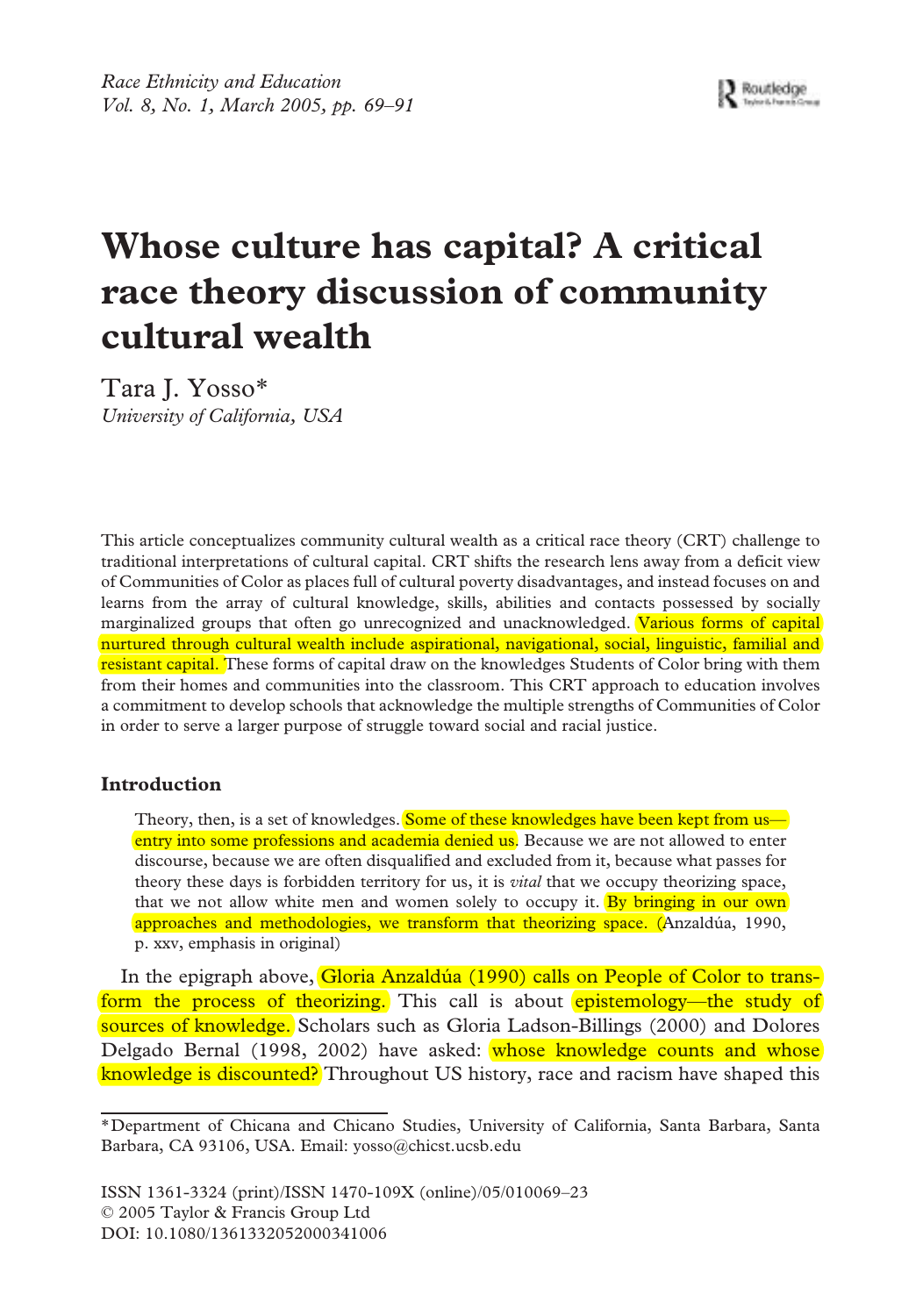## 70 *T. J. Yosso*

epistemological debate (Scheurich & Young, 1997; Lopez & Parker, 2003). Indeed, it has been over a century since DuBois (1903, 1989) predicted that racism would continue to emerge as one of the United States' key social problems. Racism overtly shaped US social institutions at the beginning of the twentieth century and continues, although more subtly, to impact US institutions of socialization in the beginning of the twenty-first century. Researchers, practitioners and students are still searching for the necessary tools to effectively analyze and challenge the impact of race and racism in US society.

In addressing the debate over knowledge within the context of social inequality, Pierre Bourdieu (Bourdieu & Passeron, 1977) argued that the knowledges of the upper and middle classes are considered capital valuable to a hierarchical society. If one is not born into a family whose knowledge is already deemed valuable, one could then access the knowledges of the middle and upper class and the potential for social mobility through formal schooling. Bourdieu's theoretical insight about how a hierarchical society reproduces itself has often been interpreted as a way to explain why the academic and social outcomes of People of Color are significantly lower than the outcomes of Whites. The assumption follows that People of Color 'lack' the social and cultural capital required for social mobility. As a result, schools most often work from this assumption in structuring ways to help 'disadvantaged' students whose race and class background has left them lacking necessary knowledge, social skills, abilities and cultural capital (see Valenzuela, 1999).

This interpretation demonstrates Anzaldúa's point: 'If we have been gagged and disempowered by theories, we can also be loosened and empowered by theories' (Anzaldúa, 1990, p. xxvi). Indeed, if some knowledges have been used to silence, marginalize and render People of Color invisible, then 'Outsider' knowledges (Hill Collins, 1986), *mestiza* knowledges (Anzaldúa, 1987) and transgressive knowledges (hooks, 1994) can value the presence and voices of People of Color, and can reenvision the margins as places empowered by transformative resistance (hooks, 1990; Delgado Bernal, 1997; Solórzano & Delgado Bernal, 2001). Critical race theory (CRT) listens to DuBois' racial insight and offers a response to Anzaldúa's theoretical challenge. CRT is a framework that can be used to theorize, examine and challenge the ways race and racism implicitly and explicitly impact on social structures, practices and discourses.

Below, I discuss the ways CRT centers Outsider, *mestiza*, transgressive knowledges. After outlining the theoretical framework of CRT, I critique the assumption that Students of Color come to the classroom with cultural deficiencies. Utilizing a CRT lens, I challenge traditional interpretations of Bourdieuean cultural capital theory (Bourdieu & Passeron, 1977) and introduce an alternative concept called community cultural wealth. Then, I outline at least six forms of capital that comprise community cultural wealth and most often go unacknowledged or unrecognized. In examining some of the under-utilized assets Students of Color bring with them from their homes and communities into the classroom, this article notes the potential of community cultural wealth to transform the process of schooling.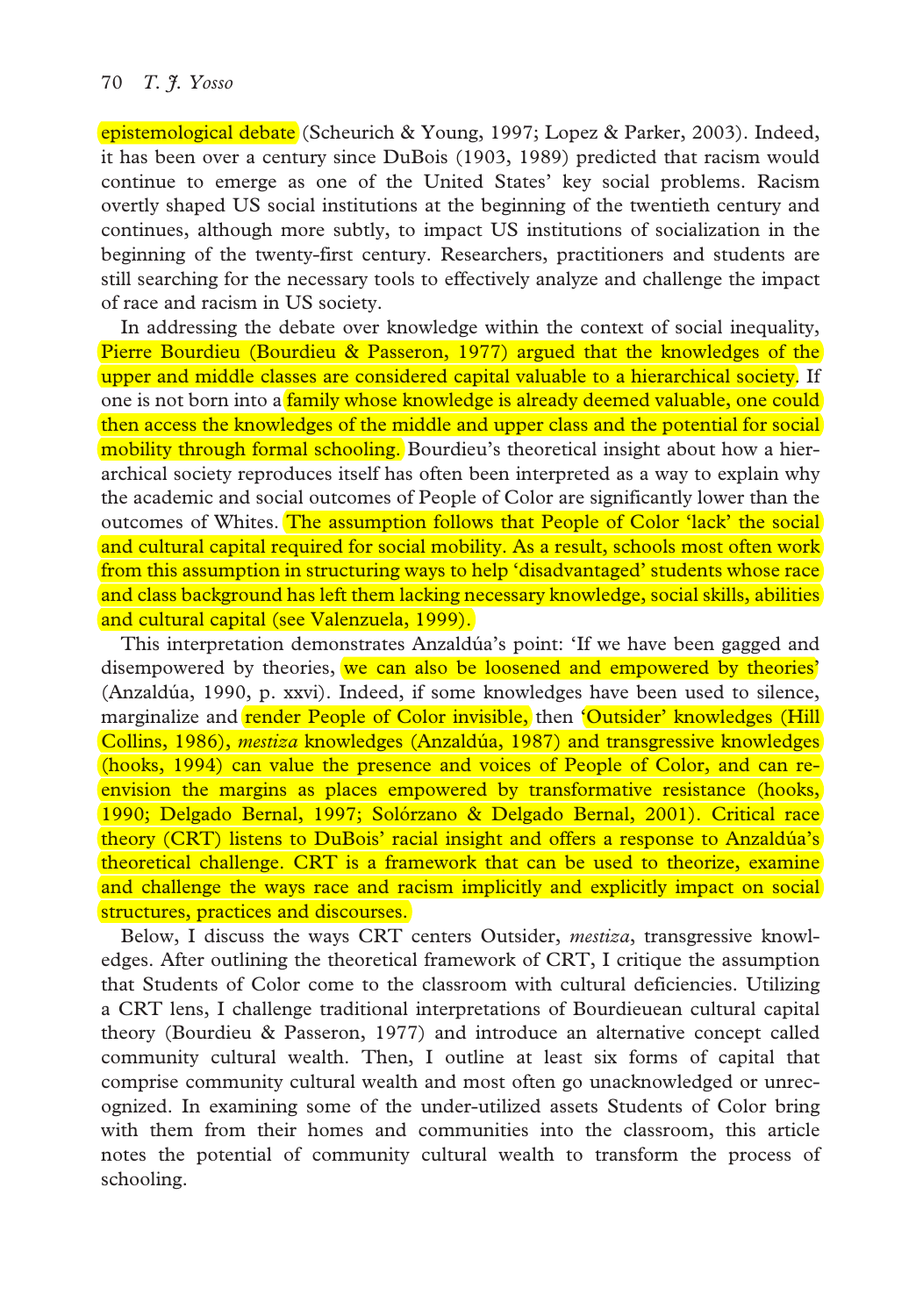## **Critical race theory in education**

CRT draws from and extends a broad literature base of critical theory in law, sociology, history, ethnic studies and women's studies. Kimberlé Crenshaw (2002) explains that in the late 1980s, various legal scholars felt limited by work that separated critical theory from conversations about race and racism. Alongside other 'Outsider' scholars (Hill Collins, 1986) Crenshaw (2002) was 'looking for both a critical space in which race was foregrounded and a race space where critical themes were central' (p. 19). Mari Matsuda (1991) defined that CRT space as:

… the work of progressive legal scholars of color who are attempting to develop a jurisprudence that accounts for the role of racism in American law and that work toward the elimination of racism as part of a larger goal of eliminating all forms of subordination. (p. 1331)

In previous work, I describe a genealogy of CRT that links the themes and patterns of legal scholarship with the social science literature (Solórzano & Yosso, 2001). Figure 1 addresses some of this intellectual history.<sup>1</sup>

In its post-1987 form, CRT emerged from criticisms of the Critical Legal Studies (CLS) movement. CLS scholars questioned the role of the traditional legal system in legitimizing oppressive social structures. With this insightful analysis, CLS scholarship emphasized critique of the liberal legal tradition as opposed to offering strategies for change. Scholars such as Derrick Bell and Alan Freeman asserted that one reason why the CLS critique of the law could not offer strategies for social transformation was because it failed to incorporate race and racism into the analysis (Delgado, 1995a; Ladson-Billings, 1998). Not listening to the lived experiences and histories of those oppressed by institutionalized racism limited CLS scholarship. This argument had also been taking place in social science and history circles, specifically in ethnic and women's studies scholarship.



Figure 1. An intellectual genealogy of critical race theory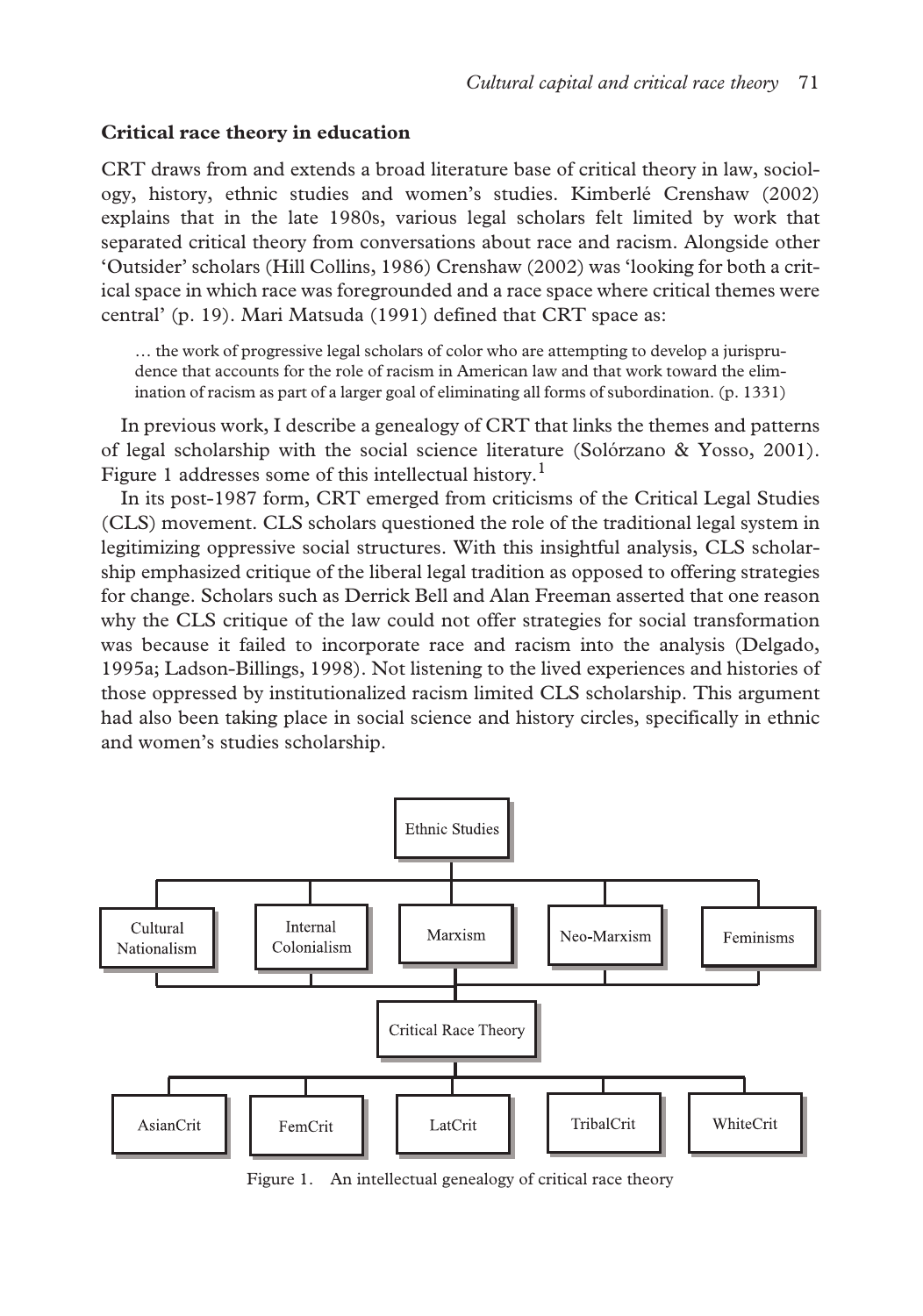# 72 *T. J. Yosso*

Critical race theorists began to pull away from CLS because the critical legal framework restricted their ability to analyze racial injustice (Delgado, 1988; Crenshaw *et al.*, 1995; Delgado & Stefancic, 2001; Crenshaw, 2002). Initially, CRT scholarship focused its critique on the slow pace and unrealized promise of Civil Rights legislation. As a result, many of the critiques launched were articulated in Black vs White terms. Women and People of Color who felt their gendered, classed, sexual, immigrant and language experiences and histories were being silenced, challenged this tendency toward a Black/White binary. They stressed that oppression in the law and society could not be fully understood in terms of only Black and White. Certainly, African Americans have experienced a unique and horrendous history of racism and other forms of subordination in the US. Other People of Color have their own histories that likewise have been shaped by racism and the intersecting forms of subordination (Espinoza & Harris, 1998). By offering a two-dimensional discourse, the Black/White binary limits understandings of the multiple ways in which African Americans, Native Americans, Asian/Pacific Islanders, Chicanas/os, and Latinas/os continue to experience, respond to, and resist racism and other forms of oppression.

For example, Latina/o critical race (LatCrit) theory extends critical race discussions to address the layers of racialized subordination that comprise Chicana/o, Latina/o experiences (Arriola, 1997, 1998; Stefancic, 1998). LatCrit scholars assert that racism, sexism and classism are experienced amidst other layers of subordination based on immigration status, sexuality, culture, language, phenotype, accent and surname (Montoya, 1994; Johnson, 1999). Indeed, the traditional paradigm for understanding US race relations is often a Black/White binary, which limits discussions about race and racism to terms of African American and White experiences (Valdes, 1997, 1998). Like Manning Marable (1992), who defines racism as 'a system of ignorance, exploitation and power used to oppress African Americans, Latinos, Asians, Pacific Americans, American Indians, and other people on the basis of ethnicity, culture, mannerisms, and color' (p. 5), CRT scholarship has benefited from scholarship addressing racism at its intersections with other forms of subordination (Crenshaw, 1989, 1993).

Over the years, the CRT family tree has expanded to incorporate the racialized experiences of women, Latinas/os, Native Americans and Asian Americans (see Figure 1). For example, LatCrit, TribalCrit and AsianCrit are branches of CRT, evidencing Chicana/o, Latina/o, Native American and Asian American communities' ongoing search for a framework that addresses racism and its accompanying oppressions beyond the Black/White binary (Ikemoto, 1992; Chang, 1993, 1998; Chon, 1996; Delgado, 1997; Williams, 1997; Brayboy, 2001, 2002). Women of Color have also challenged CRT to address feminist critiques of racism and classism through FemCrit theory (Caldwell, 1995; Wing, 1997, 2000). In addition, White scholars have expanded CRT with WhiteCrit, by 'looking behind the mirror' to expose White privilege and challenge racism (Delgado & Stefancic, 1997).

CRT's branches are not mutually exclusive or in contention with one another. Naming, theorizing and mobilizing from the intersections of racism, need not initiate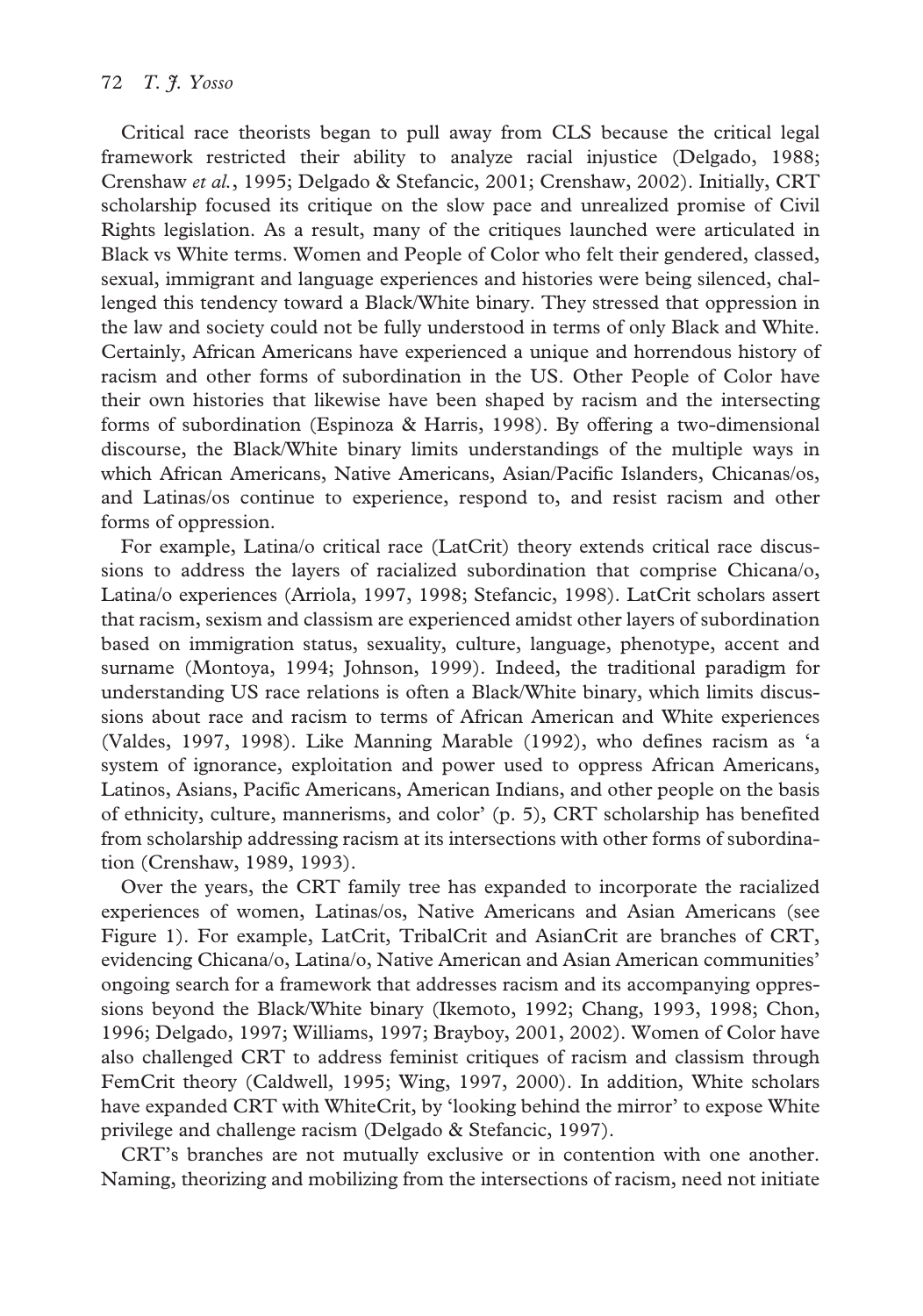some sort of oppression sweepstakes—a competition to measure one form of oppression against another. As Cherrie Moraga (1983) writes,

The danger lies in ranking the oppressions. The danger lies in failing to acknowledge the specificity of the oppression. The danger lies in attempting to deal with oppression purely from a theoretical base. Without an emotional, heartfelt grappling with the source of our own oppression, without naming the enemy within ourselves and outside of us, no authentic, non-hierarchical connection among oppressed groups can take place. (pp. 52–53)

Indeed, racism and its intersections with other forms of subordination shape the experiences of People of Color very differently than Whites (Bell, 1986; 1998; Essed, 1991; Baca Zinn, 1989). Still, the popular discourse in the US, as well as the academic discourse, continues to be limited by the Black/White binary. CRT adds to efforts to continue to expand this dialogue to recognize the ways in which our struggles for social justice are limited by discourses that omit and thereby silence the multiple experiences of People of Color (Ellison, 1990).

As a student of Chicana/o Studies, the theoretical models informing my work included the Internal Colonial model (Bonilla & Girling, 1973; Blauner, 2001), Marxism (Bowles & Gintis, 1976; Barrera, 1979), Chicana and Black feminisms (Anzaldúa, 1987; hooks, 1990; Zavella, 1991; Hurtado, 1996; Hill Collins, 1998, 2000; Saldivar-Hull, 2000) and cultural nationalism (Asante, 1987). Even with all of their strengths, each of these frameworks had certain blindspots that limited my ability to examine racism. Now, as a professor of Chicana/o Studies, my work is informed by the hindsight of CRT and its genealogical branches. To document and analyze the educational access, persistence and graduation of underrepresented students, I draw on my interdisciplinary training and those theoretical models whose popularity may have waned since the 1960s and 1970s, but whose commitment to speaking truth to power continues to address contemporary social realities.

For the field of education, Daniel Solórzano (1997, 1998) identified five tenets of CRT that can and should inform theory, research, pedagogy, curriculum and policy: $2$ (1) the intercentricity of race and racism; (2) the challenge to dominant ideology; (3) the commitment to social justice; (4) the centrality of experiential knowledge; and (5) the utilization of interdisciplinary approaches.

- 1. *The intercentricity of race and racism with other forms of subordination*. CRT starts from the premise that race and racism are central, endemic, permanent and a fundamental part of defining and explaining how US society functions (Bell, 1992; Russell, 1992). CRT acknowledges the inextricable layers of racialized subordination based on gender, class, immigration status, surname, phenotype, accent and sexuality (Crenshaw, 1989, 1993; Valdes *et al.*, 2002).
- 2. *The challenge to dominant ideology.* CRT challenges White privilege and refutes the claims that educational institutions make toward objectivity, meritocracy, colorblindness, race neutrality and equal opportunity. CRT challenges notions of 'neutral' research or 'objective' researchers and exposes deficit-informed research that silences, ignores and distorts epistemologies of People of Color (Delgado Bernal, 1998; Ladson-Billings, 2000). CRT argues that these traditional claims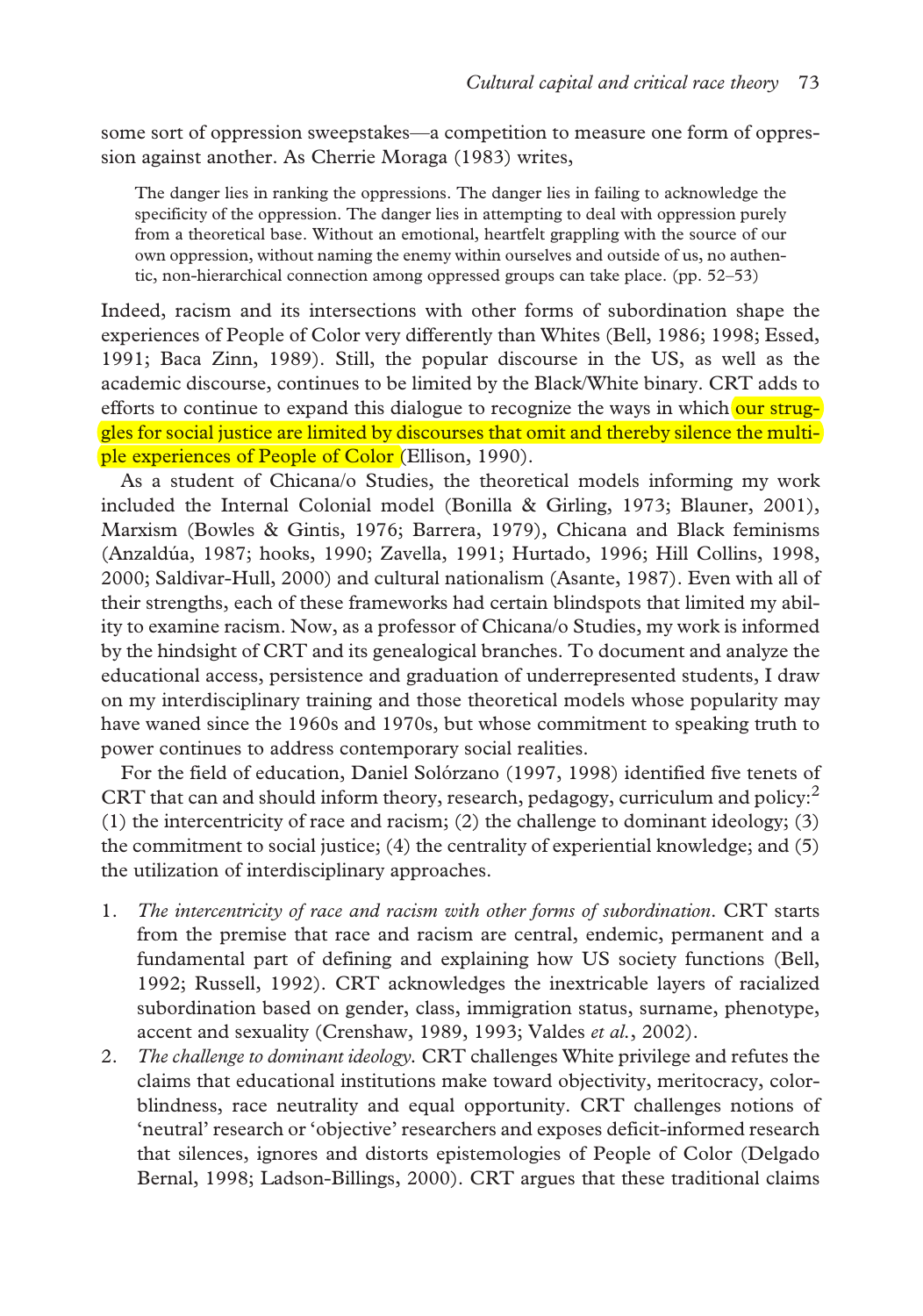act as a camouflage for the self-interest, power, and privilege of dominant groups in US society (Bell, 1987; Calmore, 1992; Solórzano, 1997).

- 3. *The commitment to social justice.* CRT is committed to social justice and offers a liberatory or transformative response to racial, gender and class oppression (Matsuda, 1991). Such a social justice research agenda exposes the 'interestconvergence' (Bell, 1987) of civil rights 'gains' in education and works toward the elimination of racism, sexism and poverty, as well as the empowerment of People of Color and other subordinated groups (Freire, 1970, 1973; Solórzano & Delgado Bernal, 2001).
- 4. *The centrality of experiential knowledge.* CRT recognizes that the experiential knowledge of People of Color is legitimate, appropriate, and critical to understanding, analyzing and teaching about racial subordination (Delgado Bernal, 2002). CRT draws explicitly on the lived experiences of People of Color by including such methods as storytelling, family histories, biographies, scenarios, parables, *cuentos, testimonios*, chronicles and narratives (Bell, 1987, 1992, 1996; Delgado, 1989, 1993, 1995a, b, 1996; Espinoza, 1990; Olivas, 1990; Montoya, 1994; Carrasco, 1996; Solórzano & Yosso, 2000, 2001, 2002a; Solórzano & Delgado Bernal, 2001; Delgado Bernal & Villalpando, 2002; Villalpando, 2003).
- 5. *The transdisciplinary perspective.* CRT goes beyond disciplinary boundaries to analyze race and racism within both historical and contemporary contexts, drawing on scholarship from ethnic studies, women's studies, sociology, history, law, psychology, film, theatre and other fields (Delgado, 1984, 1992; Olivas, 1990; Gotanda, 1991; Harris, 1994; Garcia, 1995; Gutiérrez-Jones, 2001).

These five themes are not new in and of themselves, but collectively they represent a challenge to the existing modes of scholarship. Informed by scholars who continue to expand the literature and scope of discussions of race and racism, I define CRT in education as a theoretical and analytical framework that challenges the ways race and racism impact educational structures, practices, and discourses. CRT is conceived as a social justice project that works toward the liberatory potential of schooling (hooks, 1994; Freire, 1970, 1973). This acknowledges the contradictory nature of education, wherein schools most often oppress and marginalize while they maintain the potential to emancipate and empower. Indeed, CRT in education refutes dominant ideology and White privilege while validating and centering the experiences of People of Color. CRT utilizes transdisciplinary approaches to link theory with practice, scholarship with teaching, and the academy with the community (see LatCrit Primer, 1999; Solórzano & Yosso, 2001).

Many in the academy and in community organizing, activism, and service who look to challenge social inequality will most likely recognize the tenets of CRT as part of what, why and how they do the work they do. CRT addresses the social construct of race by examining the ideology of racism. CRT finds that racism is often well disguised in the rhetoric of shared 'normative' values and 'neutral' social scientific principles and practices (Matsuda *et al.*, 1993). However, when the ideology of racism is examined and racist injuries are named, victims of racism can often find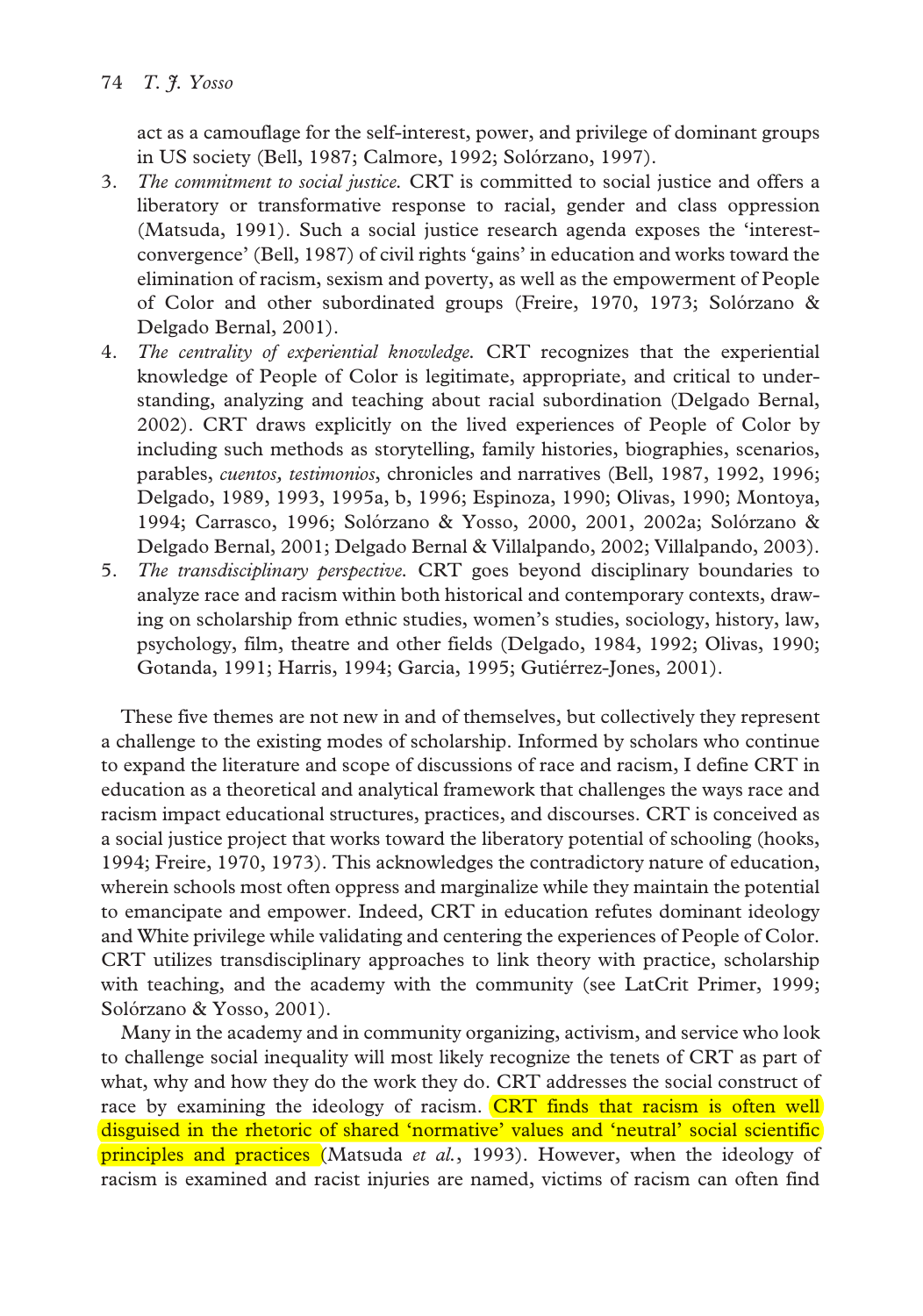their voice. Those injured by racism and other forms of oppression discover that they are not alone and moreover are part of a legacy of resistance to racism and the layers of racialized oppression. They become empowered participants, hearing their own stories and the stories of others, listening to how the arguments against them are framed and learning to make the arguments to defend themselves.

# **Challenging racism, revealing cultural wealth**

CRT's five tenets provide a helpful guiding lens that can inform research in Communities of Color. Looking through a CRT lens means critiquing deficit theorizing and data that may be limited by its omission of the voices of People of Color. Such deficitinformed research often 'sees' deprivation in Communities of Color. Indeed, one of the most prevalent forms of contemporary racism in US schools is deficit thinking. Deficit thinking takes the position that minority students and families are at fault for poor academic performance because: (a) students enter school without the normative cultural knowledge and skills; and  $(b)$  parents neither value nor support their child's education. These racialized assumptions about Communities of Color most often leads schools to default to the banking method of education critiqued by Paulo Freire (1973). As a result, schooling efforts usually aim to fill up supposedly passive students with forms of cultural knowledge deemed valuable by dominant society. Scholars Shernaz García and Patricia Guerra (2004) find that such deficit approaches to schooling begin with overgeneralizations about family background and are exacerbated by a limited framework to interpret how individual views about educational success are shaped by personal 'sociocultural and linguistic experiences and assumptions about appropriate cultural outcomes' (p. 163). Educators most often assume that schools work and that students, parents and community need to change to conform to this already effective and equitable system.

Indeed, García and Guerra's (2004) research acknowledges that deficit thinking permeates US society, and both schools and those who work in schools mirror these beliefs. They argue that this reality necessitates a challenge of personal and individual race, gender and class prejudices expressed by educators, as well as a 'critical examination of systemic factors that perpetuate deficit thinking and reproduce educational inequities for students from nondominant sociocultural and linguistic backgrounds' (p. 155). I believe CRT can offer such an approach by identifying, analyzing and challenging distorted notions of People of Color.

As part of the challenge to deficit thinking in education, it should be noted that race is often coded as 'cultural difference' in schools. Indeed, culture influences how society is organized, how school curriculum is developed and how pedagogy and policy are implemented. In social science, the concept of culture for Students of Color has taken on many divergent meanings. Some research has equated culture with race and ethnicity, while other work clearly has viewed culture through a much broader lens of characteristics and forms of social histories and identities. For my purposes here, culture refers to behaviors and values that are learned, shared, and exhibited by a group of people. Culture is also evidenced in material and nonmaterial productions of a people.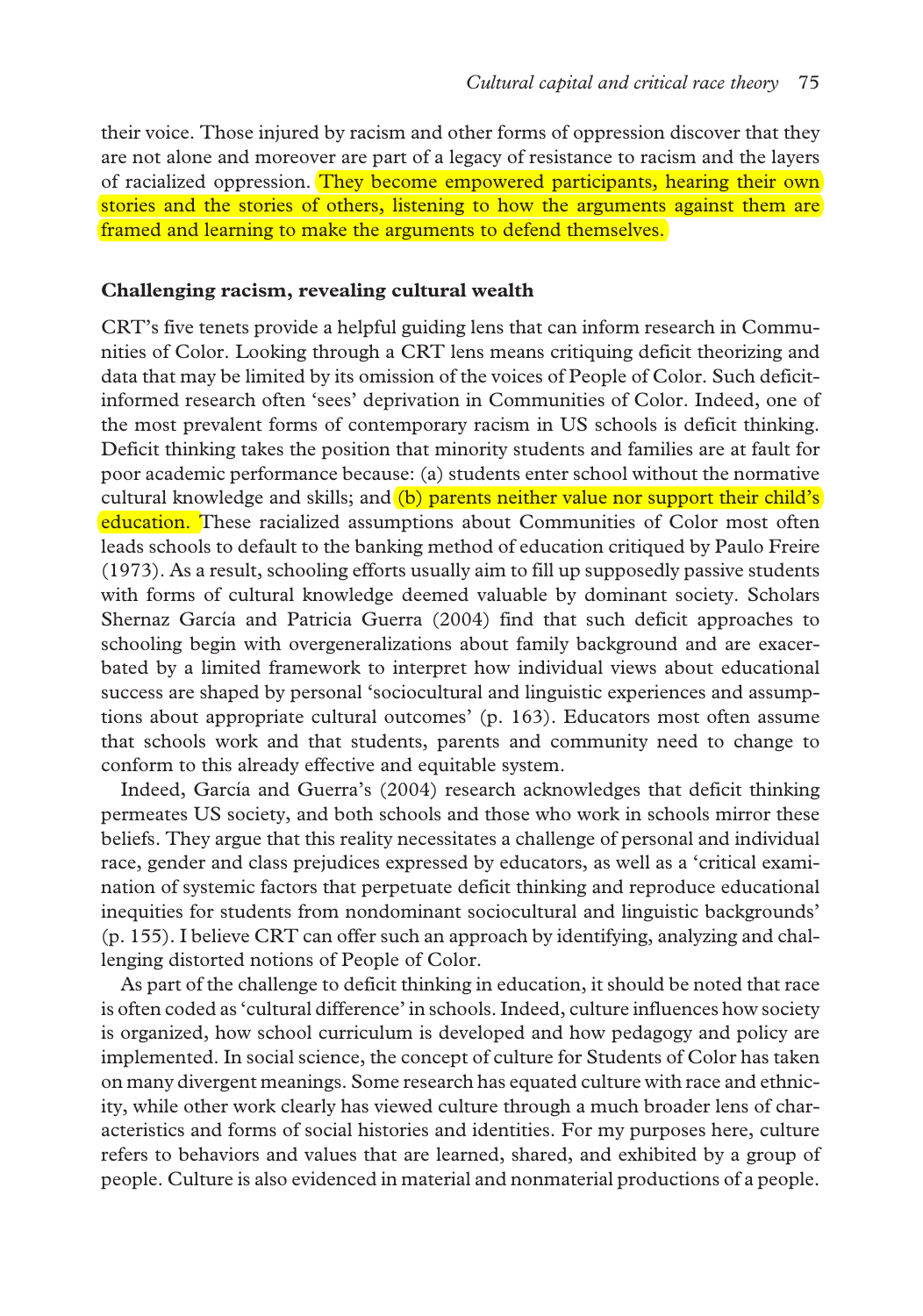Culture as a set of characteristics is neither fixed nor static (Gómez-Quiñones, 1977). For example, with Students of Color, culture is frequently represented symbolically through language and can encompass identities around immigration status, gender, phenotype, sexuality and region, as well as race and ethnicity.

Looking through a CRT lens, the cultures of Students of Color can nurture and empower them (Delgado-Gaitan, 2001; Delgado Bernal, 2002). Focusing on research with Latina/o families, Luis C Moll, Cathy Amanti, Deborah Neff and Norma Gonzalez (1992), Carlos Vélez-Ibáñez and James Greenberg (1992) and Irma Olmedo (1997) assert that culture can form and draw from communal *funds of knowledge* (Gonzalez *et al.*, 1995; Gonzalez & Moll, 2002). Likewise, Douglas Foley (1997) notes research revealing the 'virtues and solidarity in African American community and family traditions' as well as the 'deeply spiritual values passed from generation to generation in most African American communities' (p. 123).

Taken together, the CRT challenge to deficit thinking and understanding of the empowering potential of the cultures of Communities of Color, leads me to the following description of cultural wealth. I begin with a critique of the ways Bourdieu's (Bourdieu & Passeron, 1977) work has been used to discuss social and racial inequity. In education, Bourdieu's work has often been called upon to explain why Students of Color do not succeed at the same rate as Whites. According to Bourdieu, cultural capital refers to an accumulation of cultural knowledge, skills and abilities possessed and inherited by privileged groups in society. Bourdieu asserts that cultural capital (i.e., education, language), social capital (i.e., social networks, connections) and economic capital (i.e., money and other material possessions) can be acquired two ways, from one's family and/or through formal schooling. The dominant groups within society are able to maintain power because access is limited to acquiring and learning strategies to use these forms of capital for social mobility.

Therefore, while Bourdieu's work sought to provide a structural critique of social and cultural reproduction, his theory of cultural capital has been used to assert that some communities are culturally wealthy while others are culturally poor. This interpretation of Bourdieu exposes White, middle class culture as the standard, and therefore all other forms and expressions of 'culture' are judged in comparison to this 'norm'. In other words, cultural capital is not just inherited or possessed by the middle class, but rather it refers to an accumulation of specific forms of knowledge, skills and abilities that are *valued* by privileged groups in society. For example, middle or upper class students may have access to a computer at home and therefore can learn numerous computer-related vocabulary and technological skills before arriving at school. These students have acquired cultural capital because computer-related vocabulary and technological skills are valued in the school setting. On the other hand, a working class Chicana/o student whose mother works in the garment industry may bring a different vocabulary, perhaps in two languages (English and Spanish) to school, along with techniques of conducting errands on the city bus and translating mail, phone calls and coupons for her/his mother (see Faulstich Orellana, 2003). This cultural knowledge is very valuable to the student and her/his family, but is not necessarily considered to carry any capital in the school context. So, are there forms of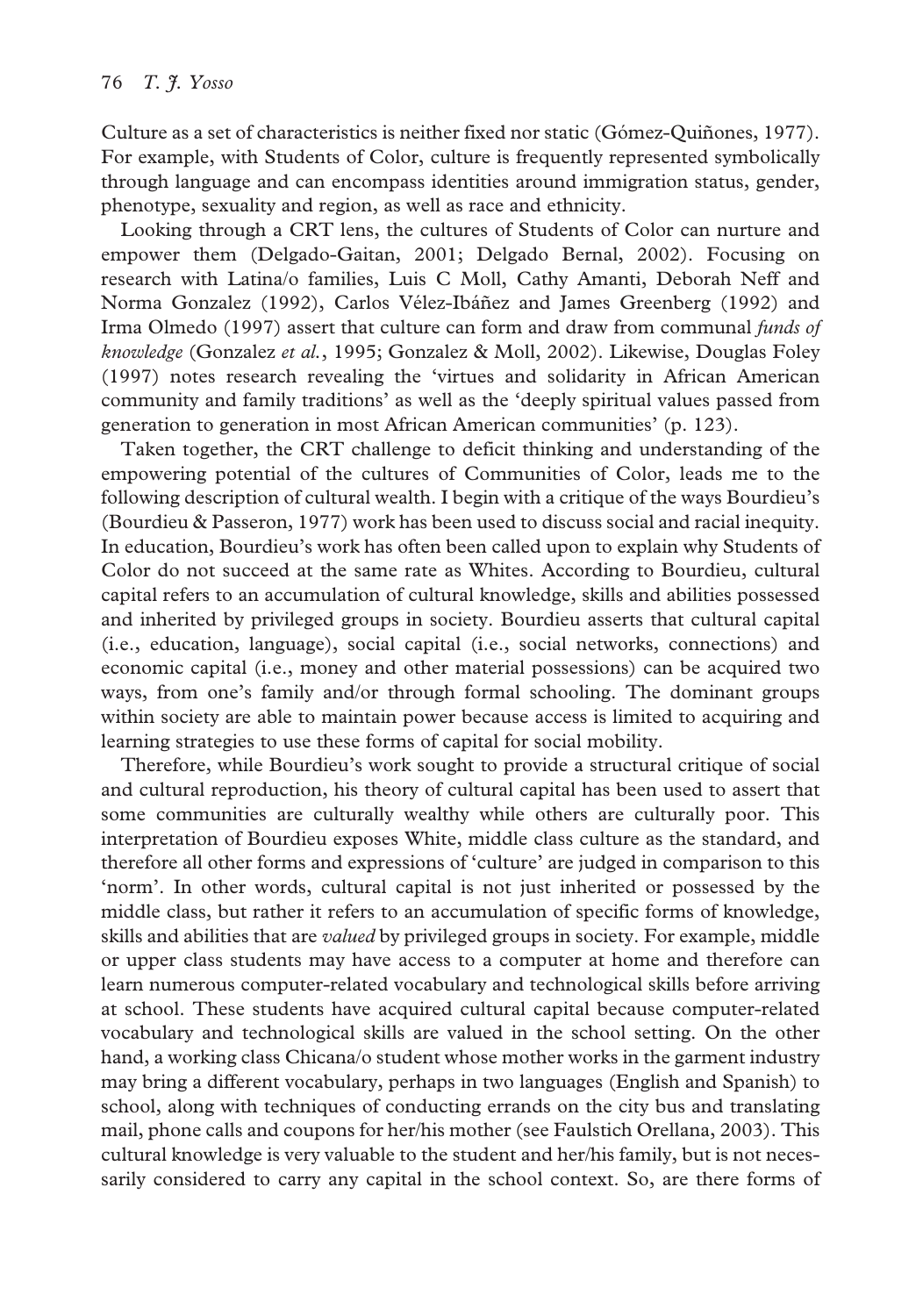cultural capital that marginalized groups bring to the table that traditional cultural capital theory does not recognize or value? CRT answers, yes.

CRT shifts the center of focus from notions of White, middle class culture to the cultures of Communities of Color. In doing so, I also draw on the work of sociologists Melvin Oliver and Thomas Shapiro (1995) to better understand how cultural capital is actually only one form of many different aspects that might be considered valuable. Oliver and Shapiro (1995) propose a model to explain how the narrowing of the income or earnings gap between Blacks and Whites is a misleading way to examine inequality. They argue that one's income over a typical fiscal year focuses on a single form of capital and that the income gap between Blacks and Whites is narrowing over time. On the other hand, they examine separately the concept of wealth and define it as the total extent of an individual's accumulated assets and resources (i.e., ownership of stocks, money in bank, real estate, business ownership, etc). They then argue that while the income of Blacks may indeed be climbing and the Black/White income gap narrowing, their overall wealth, compared to Whites, is declining and the gap is diverging (see also Shapiro, 2004).

Traditional Bourdieuean cultural capital theory has parallel comparisons to Oliver and Shapiro's (1995) description of income. Both place value on a very narrow range of assets and characteristics. A traditional view of cultural capital is narrowly defined by White, middle class values, and is more limited than wealth—one's accumulated assets and resources. CRT expands this view. Centering the research lens on the experiences of People of Color in critical historical context reveals accumulated assets and resources in the histories and lives of Communities of Color.

Figure 2 demonstrates that community cultural wealth is an array of knowledge, skills, abilities and contacts possessed and utilized by Communities of Color to survive and resist macro and micro-forms of oppression.<sup>3</sup>

Indeed, a CRT lens can 'see' that Communities of Color nurture cultural wealth. through at least 6 forms of capital such as aspirational, navigational, social, linguistic, familial, and resistant capital (see Delgado Bernal, 1997, 2001; Auerbach, 2001; Stanton-Salazar, 2001; Solórzano & Delgado Bernal, 2001; Faulstich Orellana, 2003).These various forms of capital are not mutually exclusive or static, but rather are dynamic processes that build on one another as part of community cultural wealth. For example, as noted above, aspirational capital is the ability to hold onto hope in the face of structured inequality and often without the means to make such dreams a reality. Yet, aspirations are developed within social and familial contexts, often through linguistic storytelling and advice (*consejos*) that offer specific navigational goals to challenge (resist) oppressive conditions. Therefore, aspirational capital overlaps with each of the other forms of capital, social, familial, navigational, linguistic and resistant. As Anzaldúa asserts, 'In our *mestizaje* theories we create new categories for those of us left out of or pushed out of existing ones' (Anzaldúa, 1990, p. xxvi, emphasis in original).

1. *Aspirational capital* refers to the ability to maintain hopes and dreams for the future, even in the face of real and perceived barriers. This resiliency is evidenced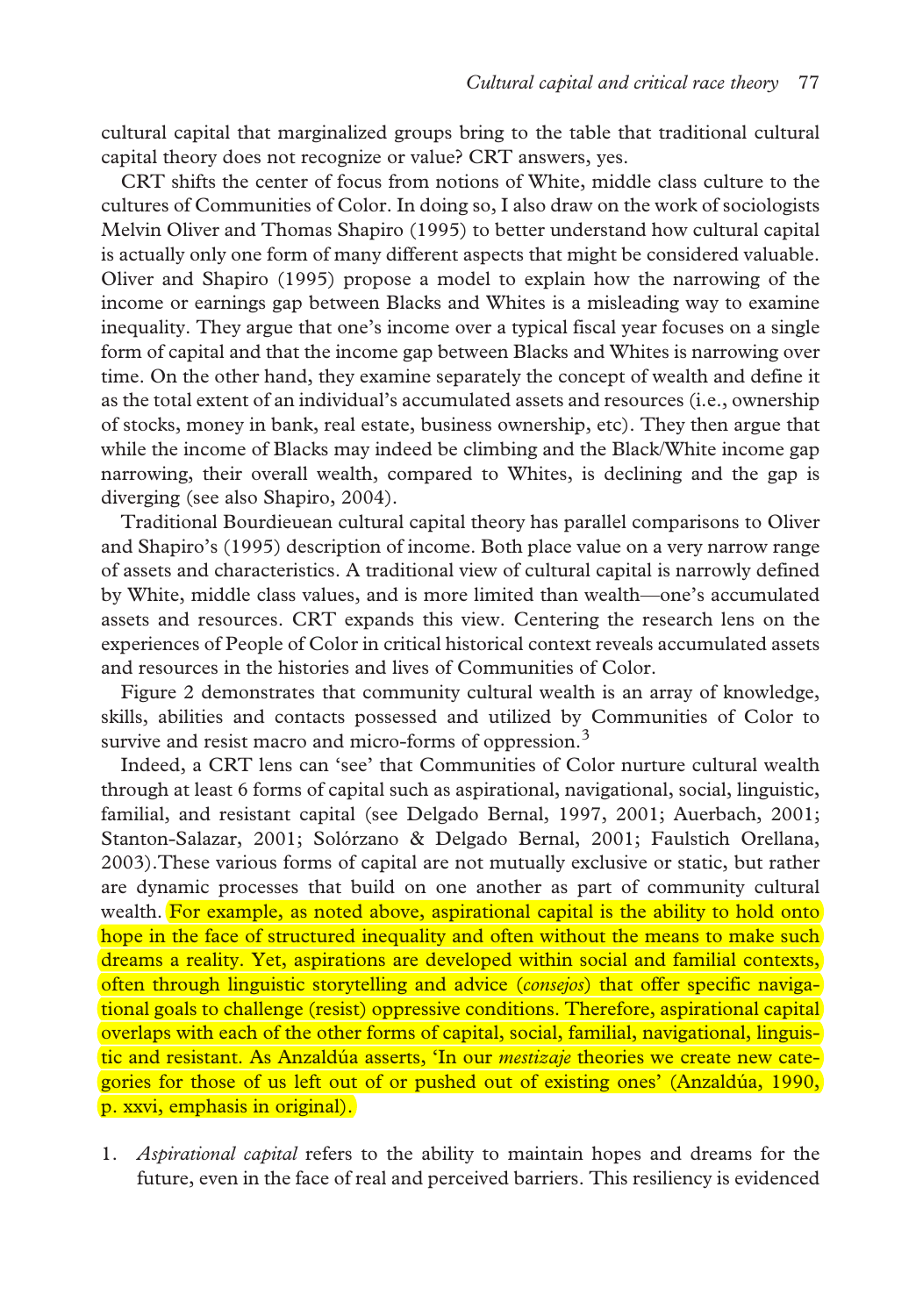

Figure 2. A model of community cultural wealth. Adapted from: Oliver & Shapiro, 1995

in those who allow themselves and their children to dream of possibilities beyond their present circumstances, often without the objective means to attain those goals. This form of cultural wealth draws on the work of Patricia Gándara (1982, 1995) and others who have shown that Chicanas/os experience the lowest educational outcomes compared to every other group in the US, but maintain consistently high aspirations for their children's future (Delgado-Gaitan, 1992, 1994; Solórzano, 1992; Auerbach, 2001). These stories nurture a culture of possibility as they represent 'the creation of a history that would break the links between parents' current occupational status and their children's future academic attainment' (Gándara, 1995, p. 55).

2. *Linguistic capital* includes the intellectual and social skills attained through communication experiences in more than one language and/or style (see Faulstich Orellana,  $2003$ ).<sup>4</sup> This aspect of cultural wealth learns from over 35 years of research about the value of bilingual education and emphasizes the connections between racialized cultural history and language (Cummins, 1986; Anzaldúa, 1987; Darder, 1991; García & Baker, 1995; Gutierrez *et al.*, 1995; Macedo & Bartolomé, 1999; Gutierrez, 2002). Linguistic capital reflects the idea that Students of Color arrive at school with multiple language and communication skills. In addition, these children most often have been engaged participants in a storytelling tradition, that may include listening to and recounting oral histories,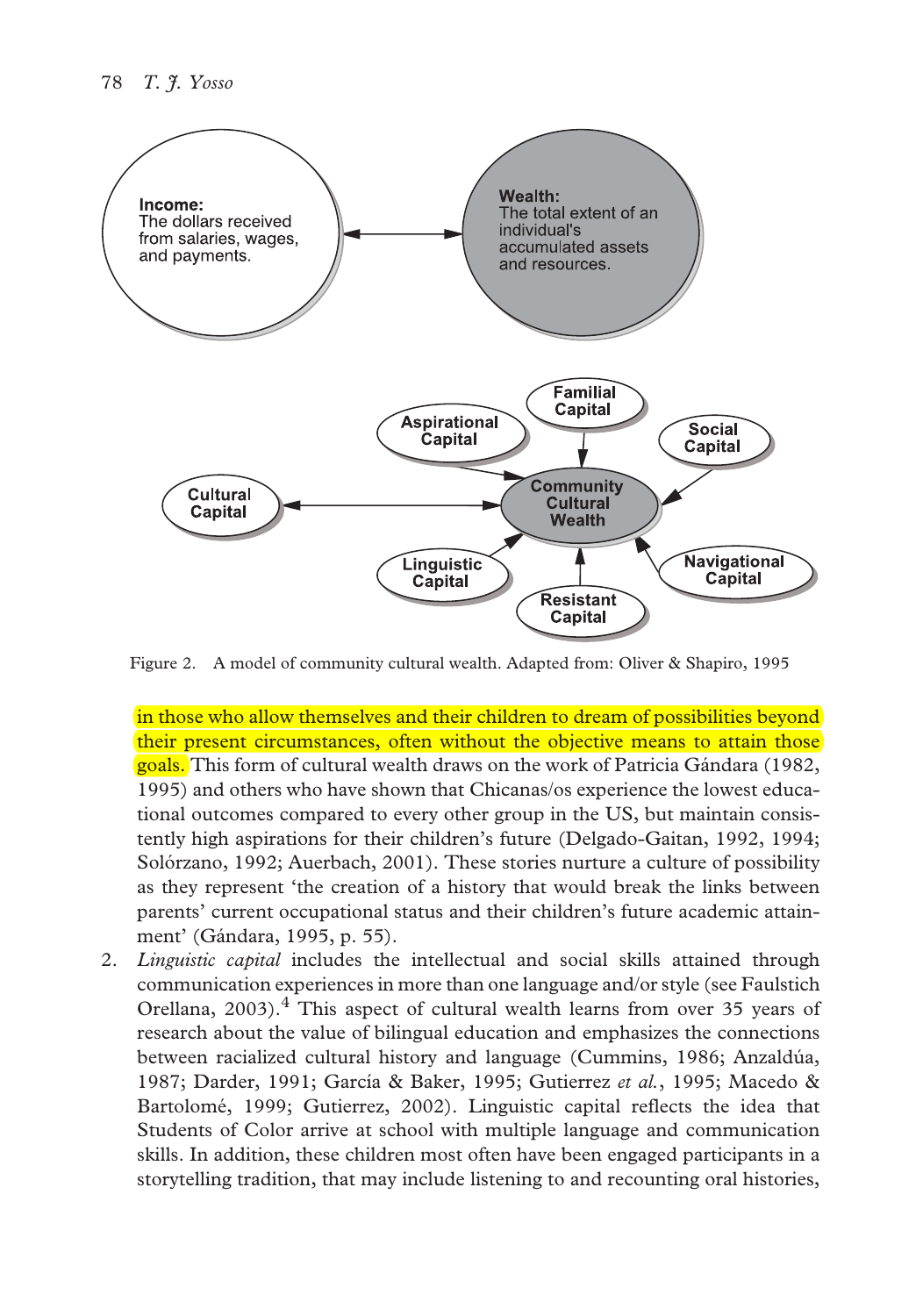parables, stories (*cuentos*) and proverbs (*dichos*). This repertoire of storytelling skills may include memorization, attention to detail, dramatic pauses, comedic timing, facial affect, vocal tone, volume, rhythm and rhyme. Linguistic capital also refers to the ability to communicate via visual art, music or poetry.<sup>5</sup> Just as students may utilize different vocal registers to whisper, whistle or sing, they must often develop and draw on various language registers, or styles, to communicate with different audiences. For example, Marjorie Faulstich Orellana (2003) examines bilingual children who are often called upon to translate for their parents or other adults and finds that these youth gain multiple social tools of 'vocabulary, audience awareness, cross-cultural awareness, "real-world" literacy skills, math skills, metalinguistic awareness, teaching and tutoring skills, civic and familial responsibility, [and] social maturity' (p. 6).

- 3. *Familial capital* refers to those cultural knowledges nurtured among *familia* (kin) that carry a sense of community history, memory and cultural intuition (see Delgado Bernal, 1998, 2002). This form of cultural wealth engages a commitment to community well being and expands the concept of family to include a more broad understanding of kinship. Acknowledging the racialized, classed and heterosexualized inferences that comprise traditional understandings of 'family', familial capital is nurtured by our 'extended family', which may include immediate family (living or long passed on) as well as aunts, uncles, grandparents and friends who we might consider part of our *familia*. From these kinship ties, we learn the importance of maintaining a healthy connection to our community and its resources. Our kin also model lessons of caring, coping and providing  $(educación)$ ,<sup>6</sup> which inform our emotional, moral, educational and occupational consciousness (Reese, 1992; Auerbach, 2001, 2004; Elenes *et al.*, 2001; Lopez, 2003). This consciousness can be fostered within and between families, as well as through sports, school, religious gatherings and other social community settings. Isolation is minimized as families 'become connected with others around common issues' and realize they are 'not alone in dealing with their problems' (Delgado-Gaitan, 2001, p. 54). Familial capital is informed by the work of scholars who have addressed the *communal bonds* within African American communities (Foley, 1997; Morris, 1999), the *funds of knowledge* within Mexican American communities (Moll *et al.*, 1992; Vélez-Ibáñez & Greenberg, 1992; Gonzalez *et al.*, 1995; Olmedo, 1997; Rueda *et al.*, 2004) and *pedagogies of the home* that Students of Color bring with them to the classroom setting (Delgado Bernal, 2002).
- 4. *Social capital* can be understood as networks of people and community resources. These peer and other social contacts can provide both instrumental and emotional support to navigate through society's institutions (see Gilbert, 1982; Stanton-Salazar, 2001). For example, drawing on social contacts and community resources may help a student identify and attain a college scholarship. These networks may help a student in preparing the scholarship application itself, while also reassuring the student emotionally that she/he is not alone in the process of pursuing higher education. Scholars note that historically, People of Color have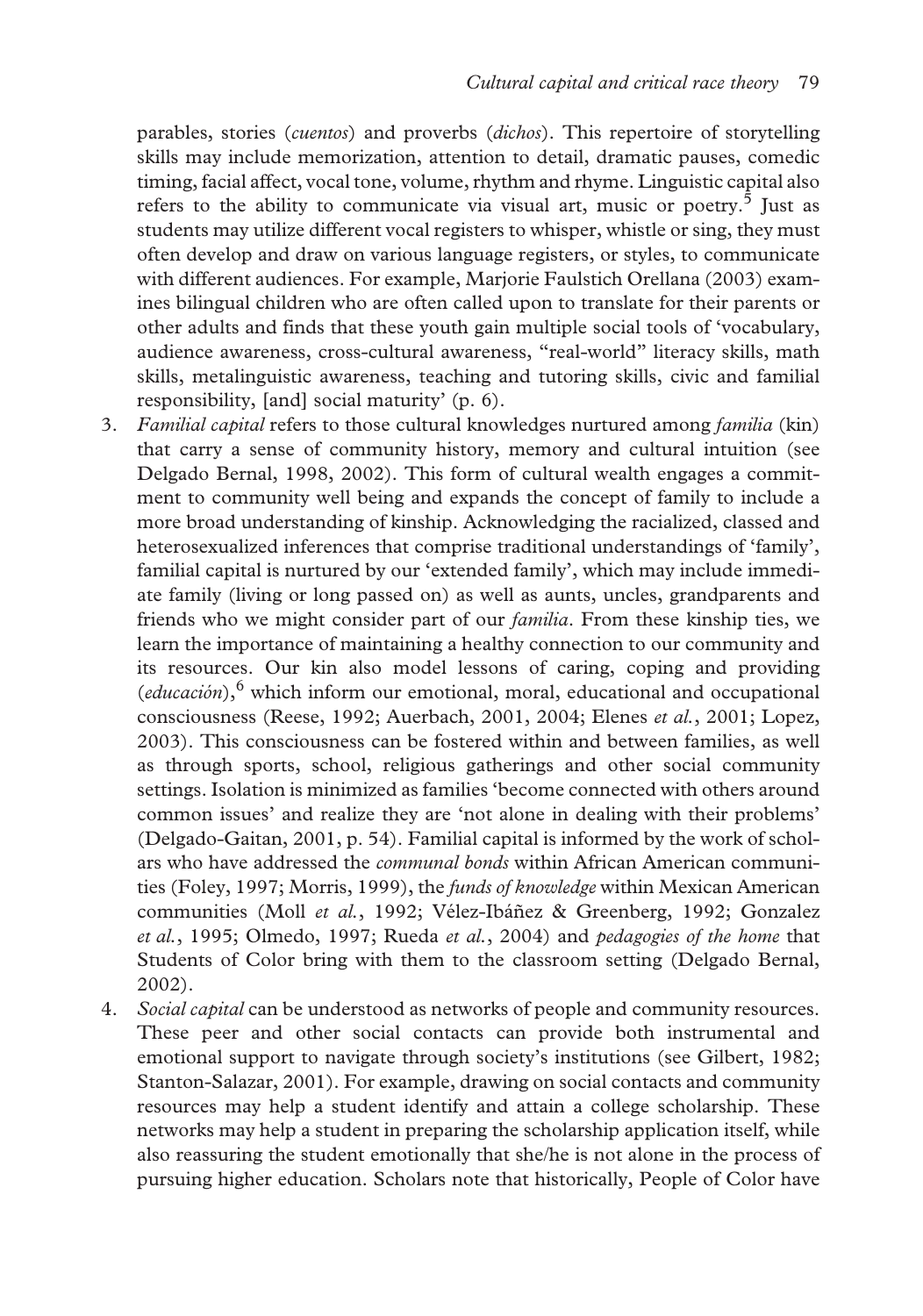utilized their social capital to attain education, legal justice, employment and health care. In turn, these Communities of Color gave the information and resources they gained through these institutions back to their social networks. *Mutualistas* or mutual aid societies are an example of how historically, immigrants to the US and indeed, African Americans even while enslaved, created and maintained social networks (Gómez-Quiñones, 1973, 1994; Gutman, 1976; Sanchez, 1993; Stevenson, 1996). This tradition of 'lifting as we climb' has remained the motto of the National Association of Colored Women's Clubs since their organization in 1896 (see Gurnier, Fine & Balin, 1997, p. 167). Concha Delgado-Gaitan's (2001) ethnographic research with the Mexican immigrant community of Carpinteria, California further confirms that 'Families transcend the adversity in their daily lives by uniting with supportive social networks' (p. 105).

- 5. *Navigational capital* refers to skills of maneuvering through social institutions. Historically, this infers the ability to maneuver through institutions not created with Communities of Color in mind. For example, strategies to navigate through racially-hostile university campuses draw on the concept of academic invulnerability, or students' ability to 'sustain high levels of achievement, despite the presence of stressful events and conditions that place them at risk of doing poorly at school and, ultimately, dropping out of school' (Alva, 1991, p. 19; see also Allen & Solórzano, 2000; Solórzano *et al.*, 2000; Auerbach, 2001). Scholars have examined individual, family and community factors that support Mexican American students' academic invulnerability—their successful navigation through the educational system (Arrellano & Padilla, 1996). In addition, resilience has been recognized as 'a set of inner resources, social competencies and cultural strategies that permit individuals to not only survive, recover, or even thrive after stressful events, but also to draw from the experience to enhance subsequent functioning' (Stanton-Salazar & Spina, 2000, p. 229). Indeed, People of Color draw on various social and psychological 'critical navigational skills' (Solórzano & Villalpando, 1998) to maneuver through structures of inequality permeated by racism (see Pierce, 1974, 1989, 1995). Navigational capital thus acknowledges individual agency within institutional constraints, but it also connects to social networks that facilitate community navigation through places and spaces including schools, the job market and the health care and judicial systems (Williams, 1997).
- 6. *Resistant capital* refers those knowledges and skills fostered through oppositional behavior that challenges inequality (Freire, 1970, 1973; Giroux, 1983; McLaren, 1994; Delgado Bernal, 1997; Solórzano & Delgado Bernal, 2001). This form of cultural wealth is grounded in the legacy of resistance to subordination exhibited by Communities of Color (Deloria, 1969). Furthermore, maintaining and passing on the multiple dimensions of community cultural wealth is also part of the knowledge base of resistant capital. For example, even from within internment camps, Japanese communities resisted racism by maintaining and nurturing various forms of cultural wealth (Wakatsuki Houston & Houston, 1973).<sup>7</sup> Extending on this history, Tracy Robinson and Janie Ward's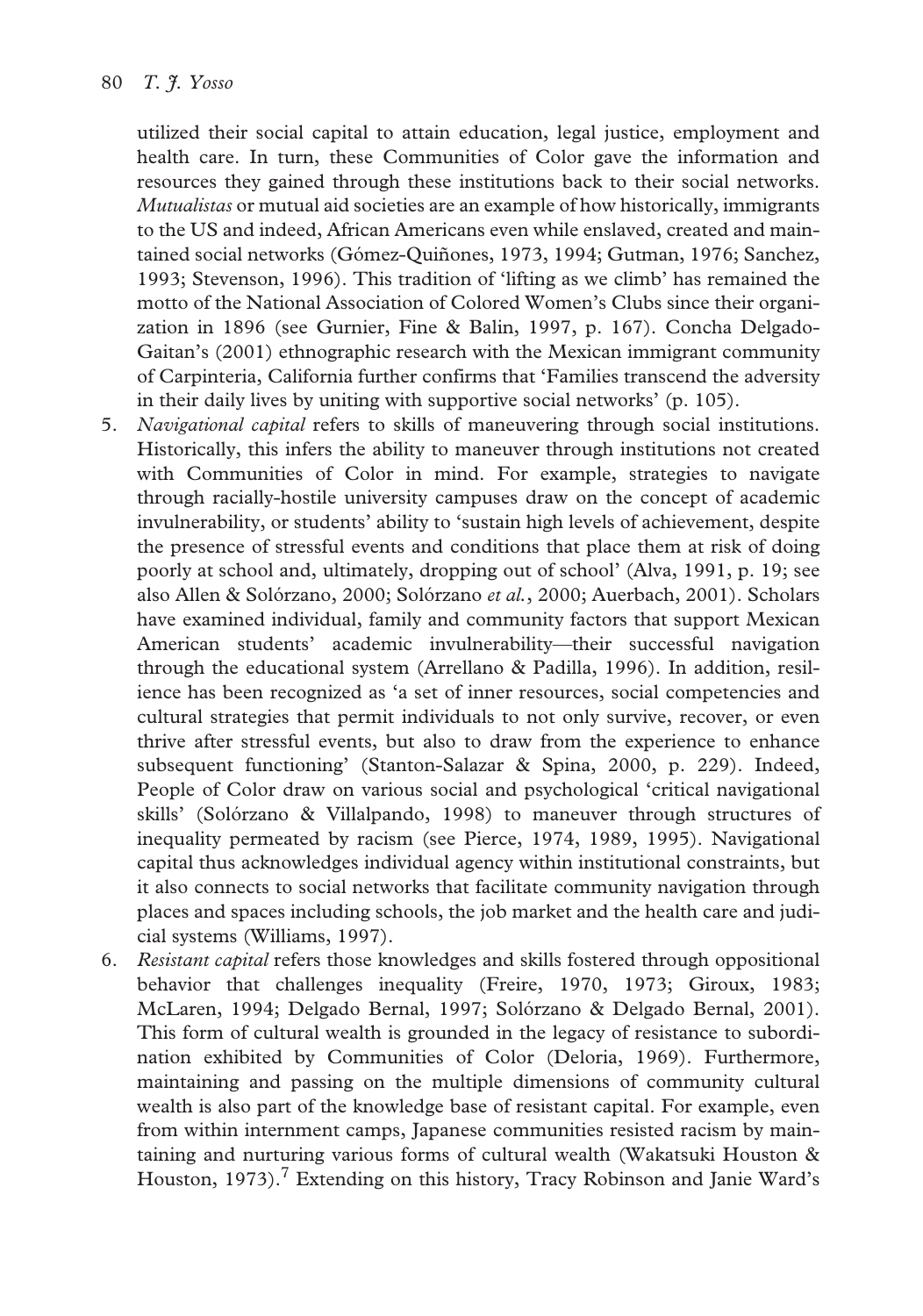(1991) research shows a group of African American mothers who consciously raise their daughters as 'resistors'. Through verbal and nonverbal lessons, these Black mothers teach their daughters to assert themselves as intelligent, beautiful, strong and worthy of respect to resist the barrage of societal messages devaluing Blackness and belittling Black women (Ward, 1996). Similarly, Sofia Villenas and Melissa Moreno (2001) discuss the contradictions Latina mothers face as they try to teach their daughters to *valerse por si misma* (value themselves and be self-reliant) within structures of inequality such as racism, capitalism and patriarchy. In each of these research studies, Parents of Color are consciously instructing their children to engage in behaviours and maintain attitudes that challenge the status quo. These young women are learning to be oppositional with their bodies, minds and spirits in the face of race, gender and class inequality. In analyzing students' historical and contemporary efforts to transform unequal conditions in urban high schools, Daniel Solórzano and Dolores Delgado Bernal (2001) reveal that resistance may include different forms of oppositional behavior, such as self-defeating or conformist strategies that feed back into the system of subordination. However, when informed by a Freirean critical consciousness (1970), or recognition of the structural nature of oppression and the motivation to work toward social and racial justice, resistance takes on a transformative form (see Solórzano & Yosso, 2002b). Therefore, transformative resistant capital includes cultural knowledge of the structures of racism and motivation to transform such oppressive structures (Pizarro, 1998; Villenas & Deyhle, 1999).

#### **Discussion**

Recently, *The Journal of African American History* dedicated an entire issue to 'Cultural capital and African American education' (see Franklin, 2002). In this issue, Franklin (2002) defines cultural capital as 'the sense of group consciousness and collective identity' that serves as a resource 'aimed at the advancement of an entire group' (p. 177). Franklin (2002) goes on to explain that various forms of cultural capital 'became a major resource historically for the funding of African American schools and other educational institutions and programs' (pp. 177–178). This research indicates that 'African Americans were willing to contribute their time, energies, and financial and material resources to support these educational institutions because they knew they were important to the advancement of African Americans as a group (Franklin, 2002, pp. 177–178).

Furthermore, in discussing implications of his ethnographic work with two African American school communities in the US urban south and midwest, Jerome Morris (2004) explains, 'Black people shared their cultural capital with one another and developed their social capital (Black social capital) for survival and success in a segregated world bounded by the omnipresent forces of racism and discrimination' (p. 102). This scholarship documenting community mobilization efforts to create access and equity for African Americans in education, bolsters the examples of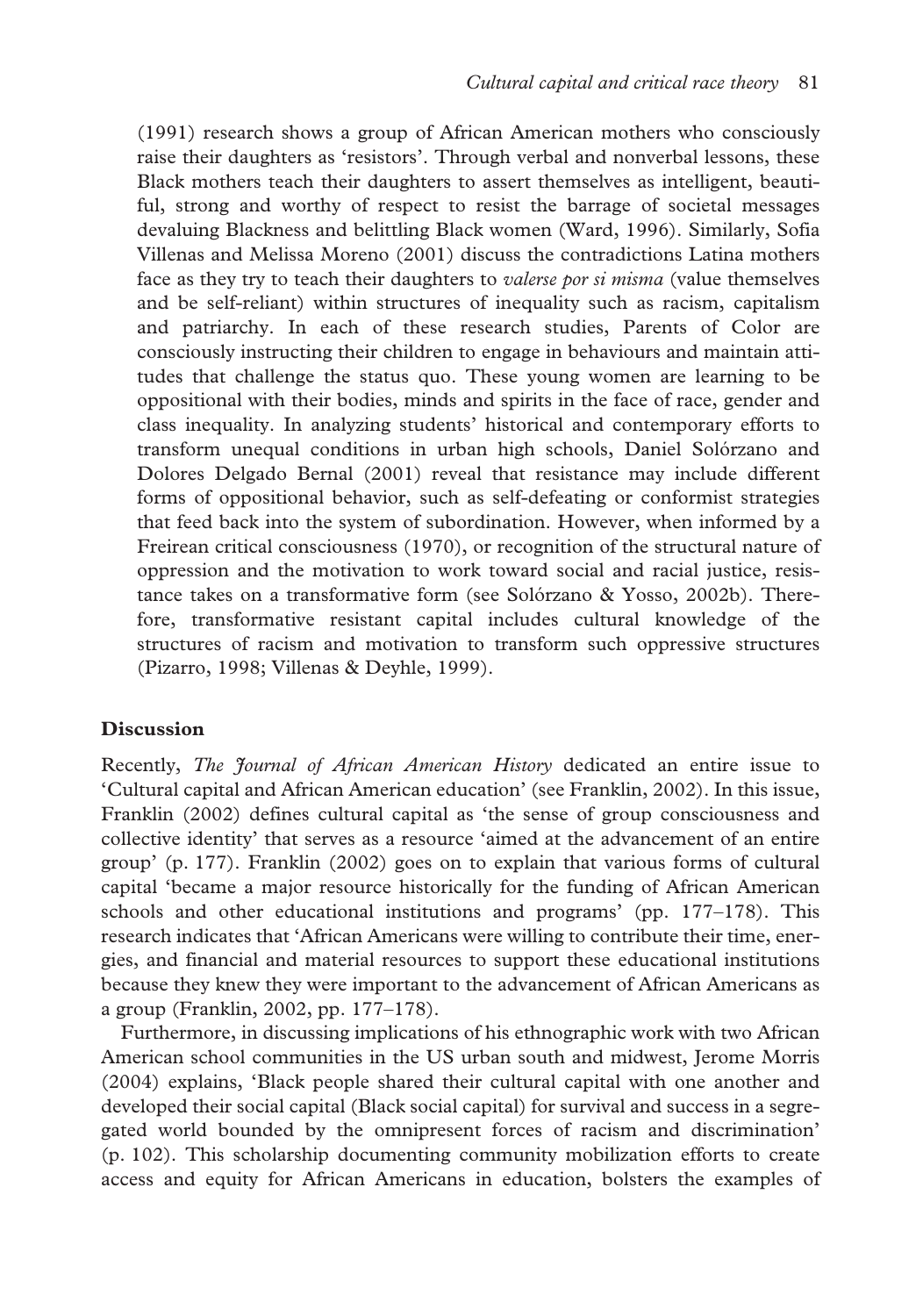cultural wealth offered above. Such work also demonstrates that the forms of capital comprising community cultural wealth are engendered from within the context of a legacy of racism and are thus tied to a larger social and racial justice project (Perea *et al.*, 2000). Morris (2004) asserts, 'it is important that social capital theory also consider the agency and sustenance that are characteristic of African American people, culture and institutions—apart from and in response to oppressive forces' (p. 102). Indeed, the main goals of identifying and documenting cultural wealth are to transform education and empower People of Color to utilize assets already abundant in their communities.

As demonstrated through the concept of cultural wealth, CRT research begins with the perspective that Communities of Color are places with multiple strengths. In contrast, deficit scholars bemoan a lack of cultural capital or what Hirsch (1988, 1996) terms 'cultural literacy' in low income Communities of Color. Such research utilizes a deficit analytical lens and places value judgments on communities that often do not have access to White, middle or upper class resources. In contrast, CRT shifts the research lens away from a deficit view of Communities of Color as places full of cultural poverty or disadvantages, and instead focuses on and learns from these communities' cultural assets and wealth (Solórzano & Solórzano, 1995; Valencia & Solórzano, 1997; Villalpando & Solórzano, 2005).

CRT centers the research, pedagogy, and policy lens on Communities of Color and calls into question White middle class communities as the standard by which all others are judged. This shifting of the research lens allows critical race scholars to 'see' multiple forms of cultural wealth within Communities of Color. CRT identifies various indicators of capital that have rarely been acknowledged as cultural and social assets in Communities of Color (i.e., aspirational, social, navigational, linguistic, resistant and familial capital). These forms of capital draw on the knowledges Students of Color bring with them from their homes and communities into the classroom. They are not conceptualized for the purpose of finding new ways to co-opt or exploit the strengths of Communities of Color.<sup>8</sup> Instead, community cultural wealth involves a commitment to conduct research, teach and develop schools that serve a larger purpose of struggling toward social and racial justice.

In the opening epigraph of this essay, Anzaldúa urges the generation of theories based on those whose knowledges are traditionally excluded from and silenced by academic research. She further asserts that beyond creating theories, 'we need to find practical application for those theories. We need to de-academize theory and to connect the community to the academy' (Anzaldúa, 1990, p. xxvi). Anzaldúa (2002) also notes that 'Change requires more than words on a page—it takes perseverance, creative ingenuity and acts of love' (p. 574). CRT offers a response to Anzaldúa's challenge in listening to the experiences of those 'faces at the bottom of society's well' (Bell, 1992, p. v). These experiences expose the racism underlying cultural deficit theorizing and reveal the need to restructure US social institutions around those knowledges, skills, abilities and networks—the community cultural wealth possessed and utilized by People of Color.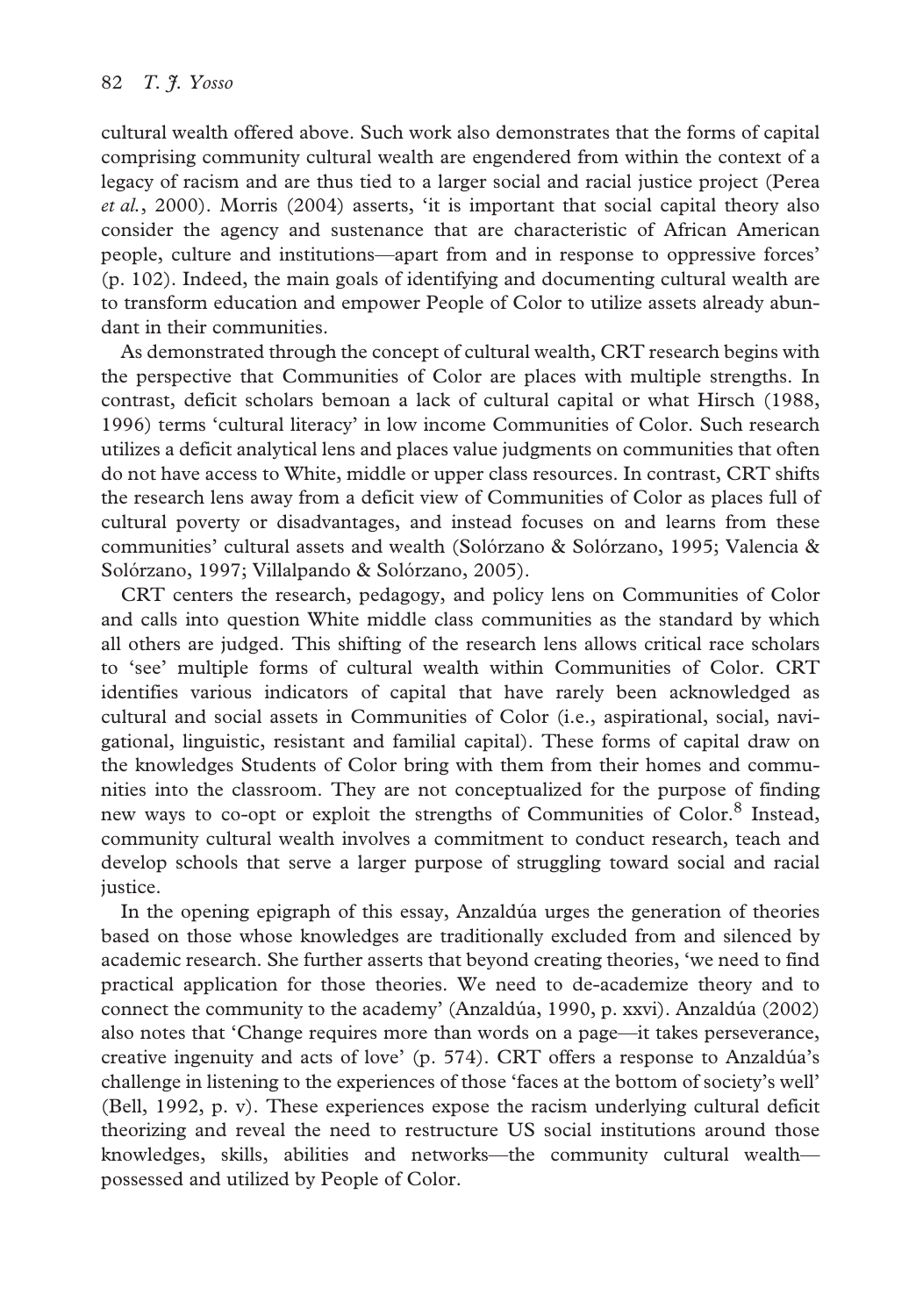# **Notes**

- 1. Although not exhaustive, the following resources are some examples of the different frameworks cited: ethnic studies (see *Aztlan: A Journal of Chicano Studies*); feminist studies (see *Frontiers: A Journal of Women's Studies*); cultural nationalist paradigms (see Asante, 1987); critical legal studies (see Kelman, 1989); Marxist and neo-Marxist frameworks (see Bowles & Gintis, 1976; Barrera, 1979); internal colonial models (see Bonilla & Girling, 1973); LatCrit (see Arriola, 1998; Valdes, 1997, 1998); WhiteCrit (see Delgado & Sefancic, 1997); FemCrit (see Wing, 1997); AsianCrit (see Chang, 1993).
- 2. Solórzano and Yosso (2001) note that while each individual tenet of CRT is not 'new', synthesizing these tenets into a CRT framework in education is relatively recent. For instance, William Tate's 1994 autobiographical article in the journal *Urban Education*—titled 'From inner city to ivory tower: does my voice matter in the academy'—represents (to my knowledge) the first use of CRT principles in education. A year later, in 1995, Gloria Ladson-Billings and William Tate wrote a paper titled, 'Toward a critical race theory of education' in the *Teachers College Record*. Two years later, Daniel Solórzano's 1997 essay on 'Images and words that wound: critical race theory, racial stereotyping and teacher education' in *Teacher Education Quarterly* applied CRT to a specific subfield of teacher education. Also in 1997, William Tate's 'Critical race theory and education: history, theory and implications' in the *Review of Research in Education* furthered our understanding of the history of CRT in education. The field was expanded significantly with the 1998 'Special issue on critical race theory in education' in the *International Journal of Qualitative Studies in Education*. The 1999 edited book on *Race is—race isn't: critical race theory and qualitative studies in education* (Parker *et al.*, 1999) was followed by individual scholars presenting on panels at professional conferences across the country and publishing their work in various journals. In 2002, the journals *Qualitative Inquiry* and *Equity and Excellence in Education* dedicated a special issue to CRT in education. In 2004, the American Education Research Association conference symposium 'And we are still not saved: critical race theory in education ten years later' acknowledged the ten year anniversary of Tate's 1994 article introducing CRT officially to education.
- 3. As is consistent with the concept of community cultural wealth, this working definition demonstrates an accumulation of collaborative work. Thank you to Daniel G Solórzano who originally conceptualized cultural wealth. He shared with me a model in progress and later a collaboratively written piece (with Octavio Villalpando), and asked me to 'run with it'. Since that time, cultural wealth has taken on multiple dimensions. I also acknowledge those personal and professional experiences, community histories and students' research projects that have informed this work. I look forward to the ways that cultural wealth will take on new dimensions as others also 'run with it'.
- 4. Thanks to Rebeca Burciaga, whose identification of linguistic and familial capital added important dimensions to cultural wealth.
- 5. Thanks to UCSB undergraduate students, Pablo Gallegos, Moises Garcia, Noel Gomez and Ray Hernandez, whose research conceptualizing graffiti and hip hop poetry as unacknowledged sources of community cultural wealth expanded my thinking about linguistic capital.
- 6. Chicana scholars note for example that in Spanish, *educación* holds dual meanings (Delgado-Gaitan, 1992, 1994, 2001; Elenes *et al.*, 2001). A person can be formally educated with multiple advanced degrees, but may still be rude, ignorant, disrespectful or unethical (immoral)—*mal educada*. On the other hand, a person with only a second grade formal education may be *una persona bien educada* or a well-mannered, kind, fair-minded, respectful (moral) individual.
- 7. The book *Farewell to Manzanar* (Wakatsuki Houston & Houston, 1973) offers a first-hand account of some of the ways Japanese internees held onto hope, fostered caring, coping and responsibility, maintained skills of language, poetry, music, social networks and critical navigational skills, and challenged social and racial inequality.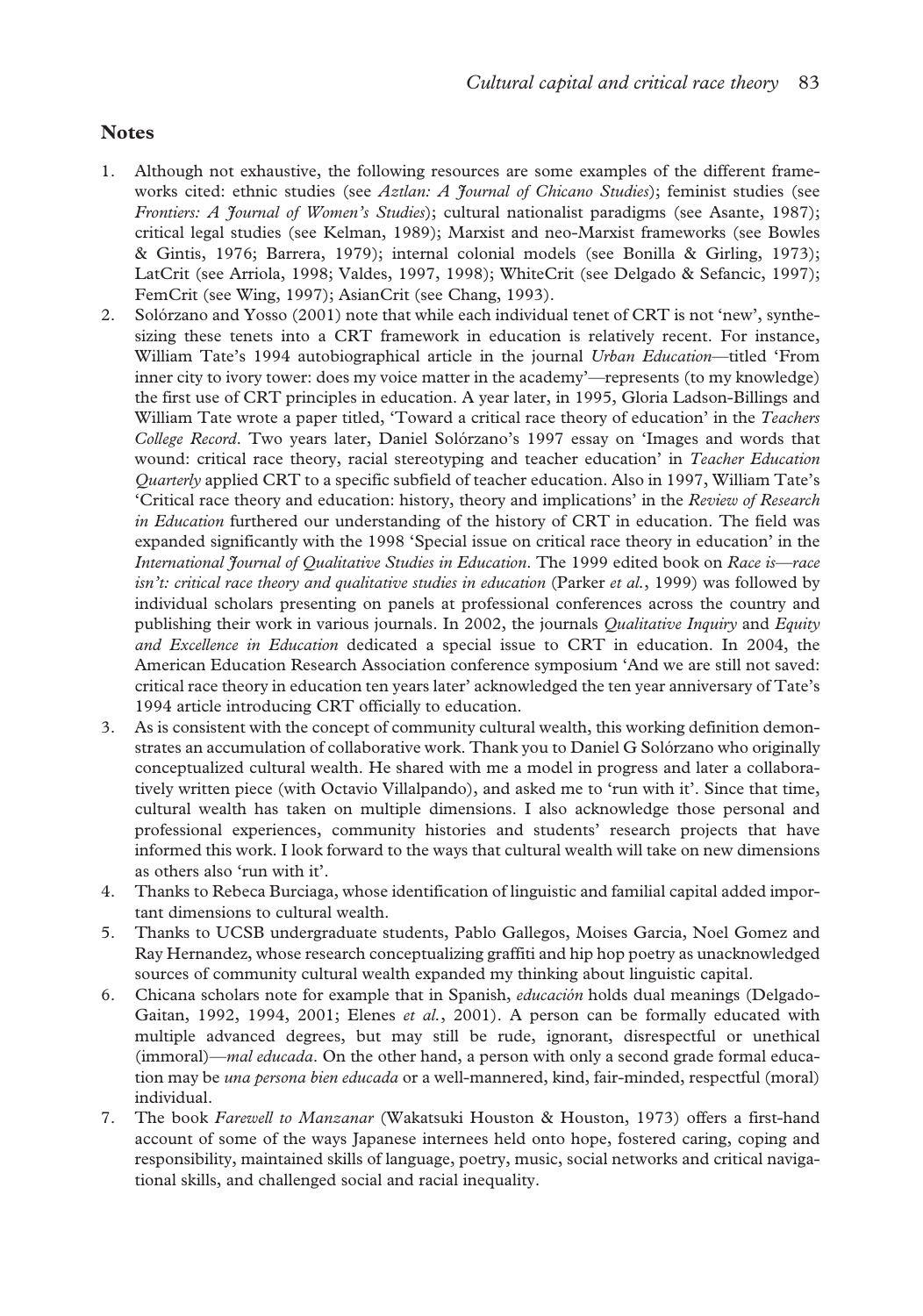#### 84 *T. J. Yosso*

8. I recognize that the notion of capital may be associated with capitalism, which is a system that is exploitative and has historically been an oppressive force against Communities of Color. The concept of schooling itself can be contradictory, given that schools have historically oppressed Students of Color, while still having the potential to be transformative places of empowerment. Similarly, as viewed through mainstream media, hip-hop's contradictory nature offers an example of how historically some aspects of community cultural wealth are co-opted and utilized for exploitative purposes (see Spike Lee's film *Baboozled*, 2000). Still, hip-hop maintains amazing potential to be a revolutionary art form and transformative cultural expression that can inspire and inform social movement. I believe community cultural wealth and forms of capital nurtured in the histories of People of Color holds the same potential.

#### **Note on contributor**

Tara J. Yosso is an Assistant Professor in the Department of Chicana and Chicano Studies at the University of California, Santa Barbara. Her research and teaching focuses on educational equity utilizing the frameworks of critical race theory, LatCrit theory and critical media literacy.

# **References**

- Allen, W. (1993) A response to a 'white discourse on white racism', *Educational Researcher,* 22, 11–13.
- Allen, W. & Solórzano, D. (2001) Affirmative action, educational equity, and campus racial climate: A case study of the university of Michigan law school, *Berkeley La Raza Law Journal,* 12(2), 237–363.
- Alva, S. (1991) Academic invulnerability among Mexican American students: the importance of protective resources and appraisals, *Hispanic Journal of Behavioral Sciences,* 13(1), 18–34.
- Anzaldúa, G. (1987) *Borderlands/La Frontera: the New Mestiza* (San Francisco, CA, Aunt Lute Book Company).
- Anzaldúa, G. (1990) *Haciendo Caras/making face, making soul: creative and critical perspectives by women of color* (San Francisco, CA, Aunt Lute Press).
- Anzaldúa, G. (2002) Now let us shift … the path of conocimiento … inner work, public acts, in: G. Anzaldúa & A. Keating (Eds) *This bridge we call home: radical visions for transformation* (New York, Routledge), 540–578.
- Arrellano, A. R. & Padilla, A. M. (1996) Academic invulnerability among a select group of Latino university students, *Hispanic Journal of Behavioral Sciences,* 18(4), 485–507.
- Arriola, E. (1997) LatCrit theory, international human rights, popular culture and the faces of despair in ins raids, *Inter-American Law Review,* 28(2), 245–262.
- Arriola, E. (1998) Difference, solidarity and law: building Latina/o communities through LatCrit theory, *Chicano-Latino Law Review,* 19, 1–612.
- Asante, M. K. (1987) *The Afrocentric idea* (Philadelphia, PA, Temple University Press).
- Auerbach, S. (2001) *Under co-construction: parent roles in promoting college access for students of color,* unpublished doctoral dissertation, University of California, Los Angeles.
- Auerbach, S. (2004) From moral supporters to struggling advocates: reconceptualizing parent involvement through the experience of Latino families, paper presented at annual meeting of the *American Educational Research Association.* San Diego, CA.
- Baca Zinn, M. (1989) Family, race and poverty in the eighties, *Signs: Journal of Woman in Culture and Society,* 14, 856–874.
- Barnes, R. (1990) Race consciousness: the thematic content of racial distinctiveness in critical race scholarship, *Harvard Law Review,* 103, 1864–1871.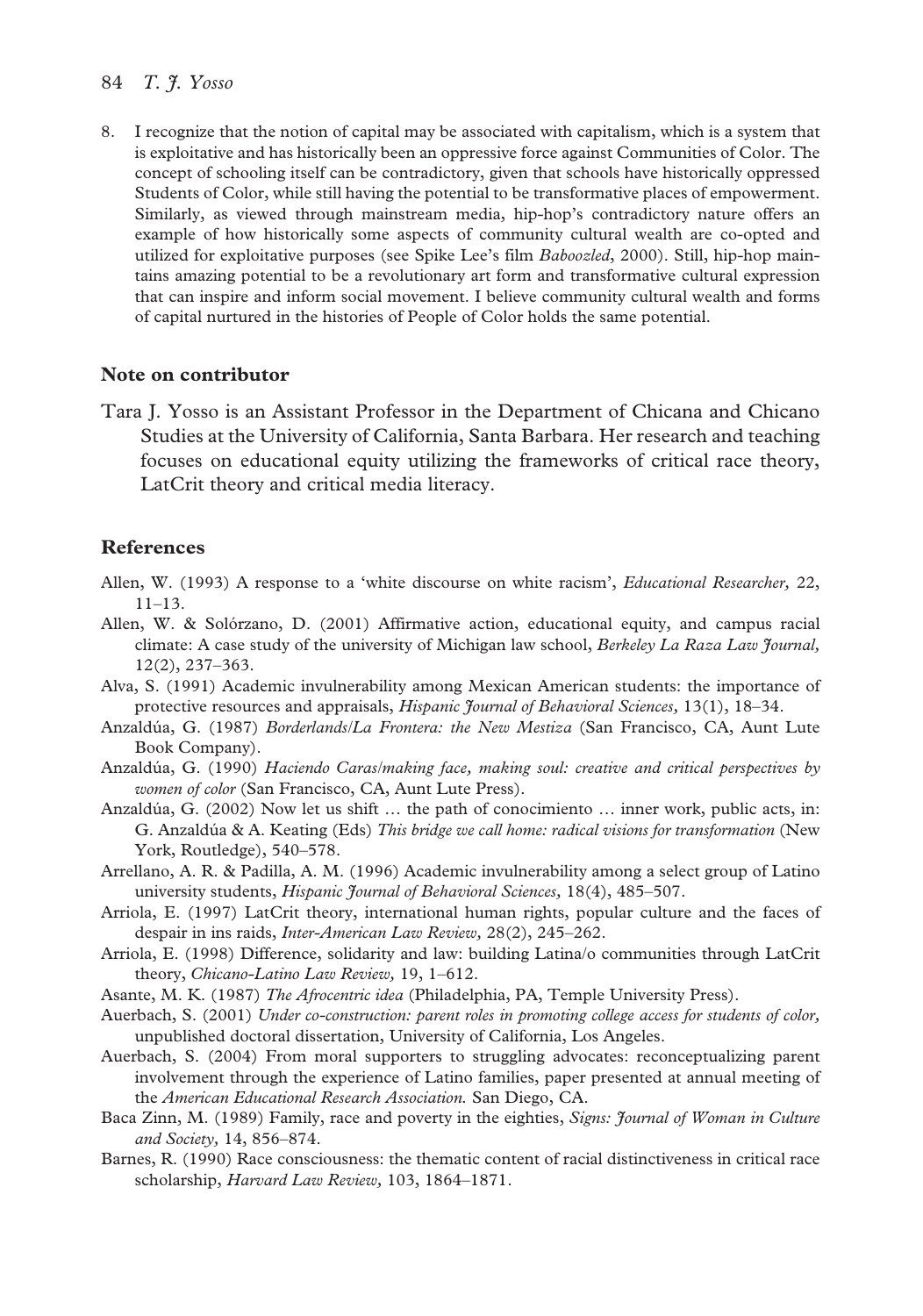- Barrera, M. (1979) *Race and class in the southwest: a theory of inequality* (London, University of Notre Dame Press).
- Bell, D. (1986) Application of the 'tipping point' theory to law faculty hiring practices, *Nova Law Journal,* 10, 319–327.
- Bell, D. (1987) *And we will not be saved: the elusive quest for racial justice* (New York, Basic Books).
- Bell, D. (1992) *Faces at the bottom of the well: the permanence of racism* (New York, Basic Books).
- Bell, D. (1995) Who's afraid of critical race theory?, *University of Illinois Law Review,* 1995, 893–910.
- Bell, D. (1996) *Gospel choirs: psalms of survival for an alien land called home* (New York, Basic Books).
- Bell, D. (1998) *Afrolantica legacies* (Chicago, IL, Third World Press).
- Blauner, B. (2001) *Still the big news: racial oppression in America* (Philadelphia, Temple University Press).
- Bonilla, F. & Girling, R. (Eds) (1973) *Structures of dependency* (Stanford, CA, Stanford Institute of Politics).
- Bonilla-Silva, E. (2001) *White supremacy and racism in the post civil rights era* (Boulder, CO, Lynne Rienner Publishers).
- Bourdieu, P. & Passeron, J. (1977) *Reproduction in education, society and culture* (London, Sage).
- Bowles, S. & Gintis, H. (1976) *Schooling in capitalistic America: educational reform and the contradictions of economic life* (New York, Basic Books).
- Brayboy, B. (2002) Tribal critical race theory in education, paper presentation at annual conference of the *American Educational Research Association,* New Orleans, LA, April.
- Brayboy, B. (2001) Toward a tribal critical theory in higher education, paper presentation at *Annual Conference of the Association for the Study of Higher Education,* Richmond, VA.
- Caldwell. P. (1995) A hairpiece: perspectives on the intersection of race and gender, in: R. Delgado (Ed.) *Critical race theory: the cutting edge* (Philadelphia, PA, Temple University Press), 267–277.
- Calmore, J. (1992) Critical race theory, Archie Shepp and fire music: securing an authentic intellectual life in a multicultural world, *Southern California Law Review,* 65, 2129–2231.
- Calmore, J. (1997) Exploring Michael Omi's 'messy' real world of race: an essay for 'naked people longing to swim free', *Law and Inequality,* 15, 25–82.
- Carrasco, E. (1996) Collective recognition as a communitarian device: or, of course we want to be role models!, *La Raza Law Journal,* 9, 81–101.
- Chang, R. (1993) Toward an Asian American legal scholarship: critical race theory, poststructuralism, and narrative space, *California Law Review,* 81, 1243.
- Chang, R. (1998) Who's afraid of Tiger Woods?, *Chicano-Latino Law Review,* 19, 223.
- Chon, M. (1995) On the need for Asian American narratives in law: ethnic specimens, native informants, storytelling and silences, *UCLA Asian Pacific American Law Journal,* 3(1), 4–32.
- Crenshaw, K. (1989) Demarginalizing the intersection of race and sex: A Black feminist critique of antidiscrimination doctrine, feminist theory and antiracist politics, *University of Chicago Legal Forum,* 1989, 139–167.
- Crenshaw, K. (1993) Mapping the margins: intersectionality, identity politics and the violence against Women of Color, *Stanford Law Review,* 43, 1241–1299.
- Crenshaw, K., Gotanda, N., Peller, G. & Thomas, K. (Eds) (1995) *Critical race theory: the key writings that formed the movement* (New York, The New Press).
- Crenshaw, K. (2002) The first decade: critical reflections, or 'a foot in the closing door', in: F. Valdes, J. McCristal Culp & A. Harris (Eds) *Crossroads, directions and a new critical race theory* (Philadelphia, PA, Temple University Press), 9–31.
- Cummins, J. (1986) Bilingual education and anti-racist education, *Interracial Books for Children Bulletin,* 17(3&4), 9–12.
- Darder, A. (1991) *Culture and power in the classroom: a critical foundation for bicultural education* (New York, Bergin & Garvey).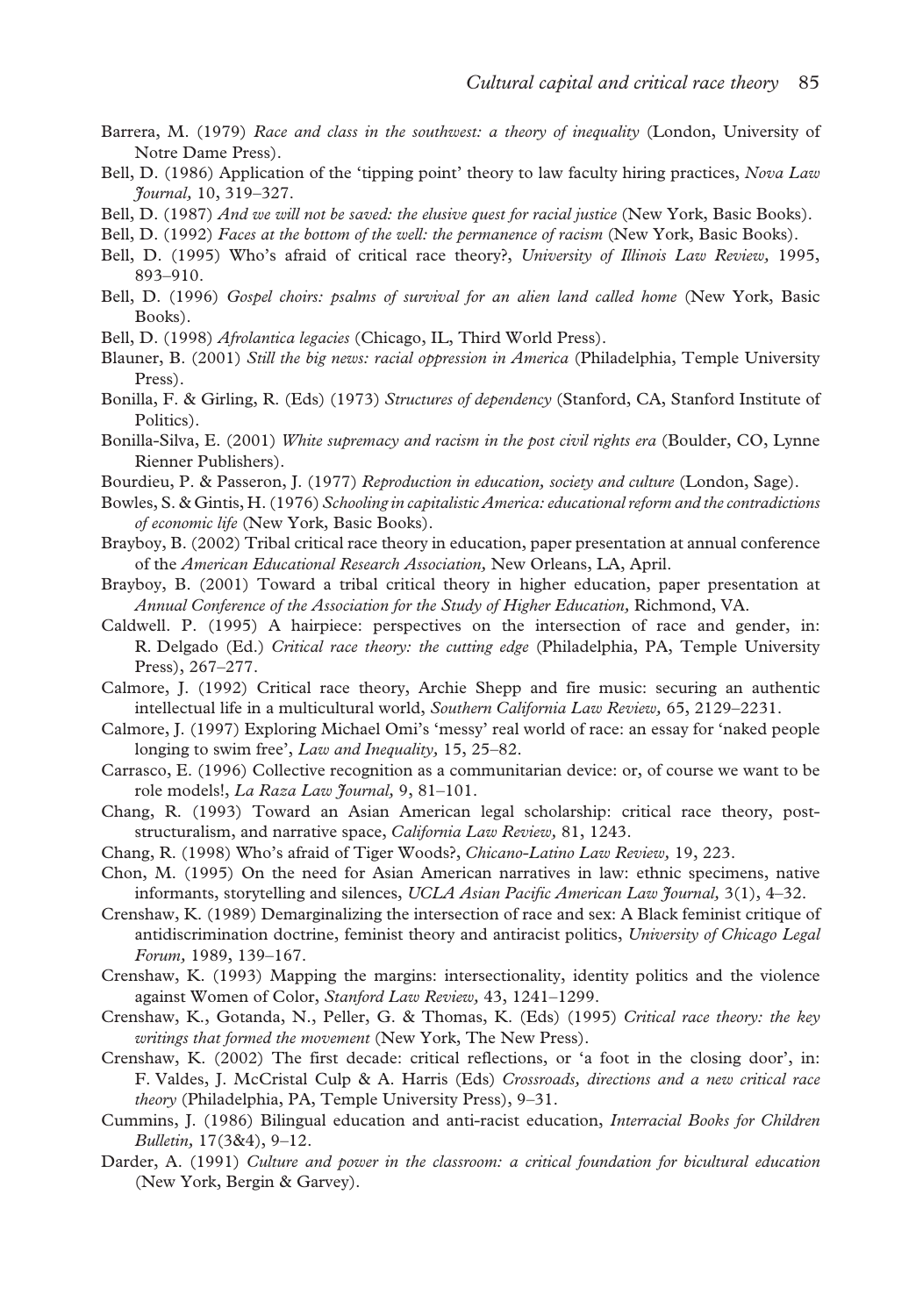- Davis, P. (1989) Law as microaggression, *The Yale Law Journal,* 98, 1559–1577.
- Delgado, R. (1984) The imperial scholar: reflections on a review of civil rights literature, *University of Pennsylvania Law Review,* 132, 561–578.
- Delgado, R. (1988) Critical legal studies and the realities of race: does the fundamental contradiction have a corollary?, *Harvard Civil Rights–Civil Liberties Law Review,* 23, 407–413.
- Delgado, R. (1989) Storytelling for oppositionists and others: a plea for narrative, *Michigan Law Review,* 87, 2411–2441.
- Delgado, R. (1992) The imperial scholar revisited: how to marginalize outsider writing, ten years later, *University of Pennsylvania Law Review,* 140, 1349–1372.
- Delgado, R. (1993) On telling stories in school: a reply to Farber and Sherry, *Vanderbilt Law Review,* 46, 665–676.
- Delgado, R. (Ed.) (1995a) *Critical race theory: the cutting edge* (Philadelphia, PA, Temple University Press).
- Delgado, R. (1995b) *The Rodrigo chronicles: conversations about America and race* (New York, New York University Press).
- Delgado, R. (1996) *The coming race war?: and other apocalyptic tales of American after affirmative action and welfare* (New York, New York University Press).
- Delgado, R. (1997) Rodrigo's fifteenth chronicle: racial mixture, Latino-critical scholarship, and the black-white binary, *Texas Law Review,* 75, 1181–1201.
- Delgado, R. (1999)*When equality ends: stories about race and resistance*(Boulder, CO, Westview Press).
- Delgado, R. (2003) *Justice at war: civil liberties and civil rights during times of crisis* (New York, New York University Press).
- Delgado, R. & Stefancic, J. (1992) Images of the outsider in American law and culture: can free expression remedy systematic social ills?, *Cornell Law Review,* 77, 1258–1297.
- Delgado, R. & Stefancic, J. (1993) Critical race theory: an annotated bibliography, *Virginia Law Review,* 79, 461–516.
- Delgado, R. & Stefancic, J. (1994) Critical race theory: an annotated bibliography 1993, a year of transition, *University of Colorado Law Review,* 66, 159–193.
- Delgado, R. & Stefancic, J. (Eds) (1997) *Critical white studies: looking behind the mirror* (Philadelphia, Temple University Press).
- Delgado, R. & Stefancic, J. (2001) *Critical race theory: an introduction* (New York, New York University Press).
- Delgado Bernal, D. (1997) *Chicana school resistance and grassroots leadership: providing an alternative history of the 1968 East Los Angeles blowouts,* unpublished doctoral dissertation, University of California, Los Angeles.
- Delgado Bernal, D. (1998) Using a Chicana feminist epistemology in educational research, *Harvard Educational Review,* 68(4), 555–582.
- Delgado Bernal, D. (2001) Living and learning pedagogies of the home: the mestiza consciousness of Chicana students, *International Journal of Qualitative Studies in Education,* 14(5), 623–639.
- Delgado Bernal, D. (2002) Critical race theory, LatCrit theory and critical raced-gendered epistemologies: recognizing Students of Color as holders and creators of knowledge, *Qualitative Inquiry,* 8(1), 105–126.
- Delgado Bernal, D. & Villalpando, O. (2002) An apartheid of knowledge in academia: the struggle over the 'legitimate' knowledge of Faculty of Color, *Equity and Excellence in Education,* 35(2), 169–180.
- Delgado-Gaitan, C. (1992) School matters in the Mexican American home: socializing children to education, *American Educational Research Journal,* 29(3), 495–513.
- Delgado-Gaitan, C. (1994) Socializing young children in Mexican-American families: an intergenerational perspective, in: P. Greenfield & R. Cocking (Eds) Cross-cultural roots of minority development (New Jersey, Lawrence Erlbaum Associates), 55–86.
- Delgado-Gaitan, C. (2001) *The power of community: mobilizing for family and schooling* (Boulder, CO, Rowman and Littlefield Publishers).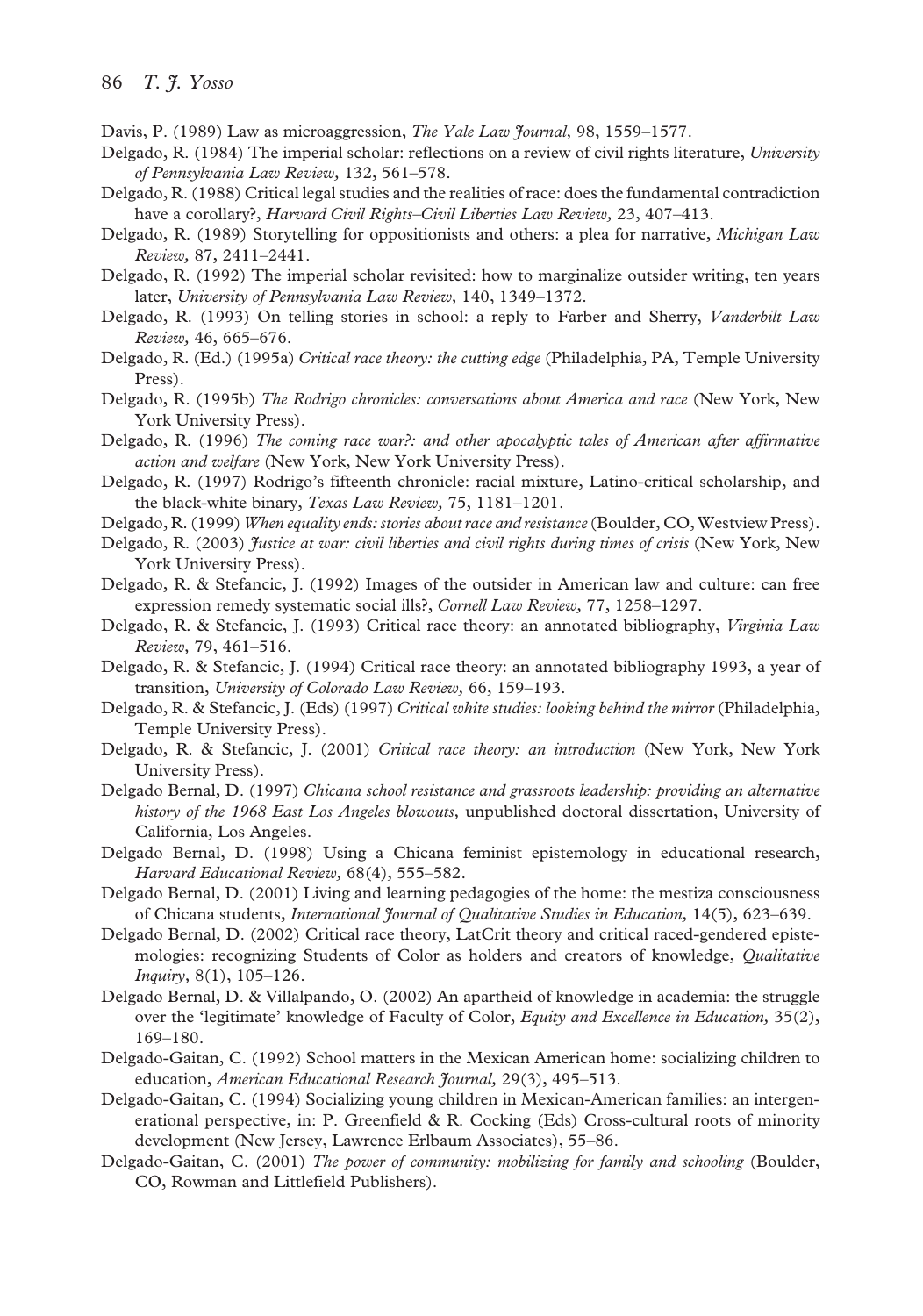Deloria, V. (1969) *Custer died for your sins: an Indian manifesto* (New York, Avon).

- DuBois, W. E. B. (1989) *The soul of black folks* (New York, Bantam). (Originally published in 1903.)
- Elenes, C. A., Gonzalez, F., Delgado Bernal, D. & Villenes, S. (2001) Introduction: Chicana/ Mexicana feminist pedagogies: Consejos respeto, y educación, *International Journal of Qualitative Studies in Education,* 14(5), 595–602.
- Ellison, R. (1990) *Invisible man* (New York, Vintage Books).
- Espinoza, L. G. (1990) Masks and other disguises: exposing legal academia, *Harvard Law Review,* 103, 1878–1886.
- Espinoza, L. G. (1998) Latino/a identity and multi-identity: community and culture, in: R. Delgado & J. Stefancic (Eds) *The Latino/a condition: a critical reader* (New York, New York University Press), 17–23.
- Espinoza, L. & Harris, A. (1998) Embracing the tar-baby: LatCrit theory and the sticky mess of race, *La Raza Law Journal,* 10(1), 499–559.
- Essed, P. (1991) *Understanding everyday racism: an interdisciplinary theory* (Newbury Park, Sage Publications).
- Faulstich Orellana, M. (2003) *In other words: en otras palabras: learning from bilingual kids' translating/interpreting experiences* (Evanston, IL, School of Education and Social Policy, Northwestern University).
- Fay, B. (1987) *Critical social science: liberation and its limits* (Ithaca, NY, Cornell University Press).
- Foley, D. E. (1997) Deficit thinking models based on culture: the anthropological protest, in: R. Valencia (Ed.) *The evolution of deficit thinking: educational thought and practice* (London, The Falmer Press), 113–131.
- Franklin, V. P. (2002) Introduction: cultural capital and African-American education, *The Journal of African-American History,* 87, 175–181.
- Freire, P. (1970) *Education for critical consciousness* (New York, Continuum Publishing Company).

Freire, P. (1973) *Pedagogy of the oppressed* (New York, The Seabury Press).

- Gándara, P. (1982) Passing through the eye of the needle: high-achieving Chicanas, *Hispanic Journal of Behavioral Sciences,* 4, 167–179.
- Gándara, P. (1995) *Over the ivy walls: the educational mobility of low-income Chicanos* (Albany, State University of New York Press).
- Garcia, R. (1995) Critical race theory and proposition 187: the racial politics of immigration law, *Chicano-Latino Law Review,* 17, 118–148.
- García, O. & Baker, C. (1995) *Policy and practice in bilingual education: a reader extending the foundations* (Philadelphia, Multilingual Matters).
- García, S. B. & Guerra, P. L. (2004) Deconstructing deficit thinking: working with educators to create more equitable learning environments, *Education and Urban Society,* 36(2), 150–168.
- Gilbert, M. J. (1982) *Los parientes: social structural factors and kinship relations among second generation Mexican Americans in two southern California communities,* unpublished doctoral dissertation, University of California, Santa Barbara.
- Giroux, H. (1983) Theories of reproduction and resistance in the new sociology of education: a critical analysis, *Harvard Educational Review,* 55, 257–293.
- Gómez-Quiñones, J. (1973) The first steps: Chicano labor conflict and organizing 1900–1920, *Aztlan,* 3(1), 13–49.
- Gómez-Quiñones, J. (1977) *On culture* (New York, UCLA Chicano Studies Center Publications).
- Gómez-Quiñones, J. (1994) *Roots of Chicano politics, 1600–1940* (Albuquerque, NM, University of New Mexico Press).
- Gonzalez, N. & Moll, L. C. (2002) Cruzando el puente: building bridges to funds of knowledge, *Educational Policy,* 16(4), 623–641.
- Gonzalez, N., Moll, L. C., Tenery, M. F., Rivera, A., Rendon, P. Gonzales, R. & Amanti, C. (1995) Funds of knowledge for teaching in Latino households, *Urban Education,* 29(4), 443–470.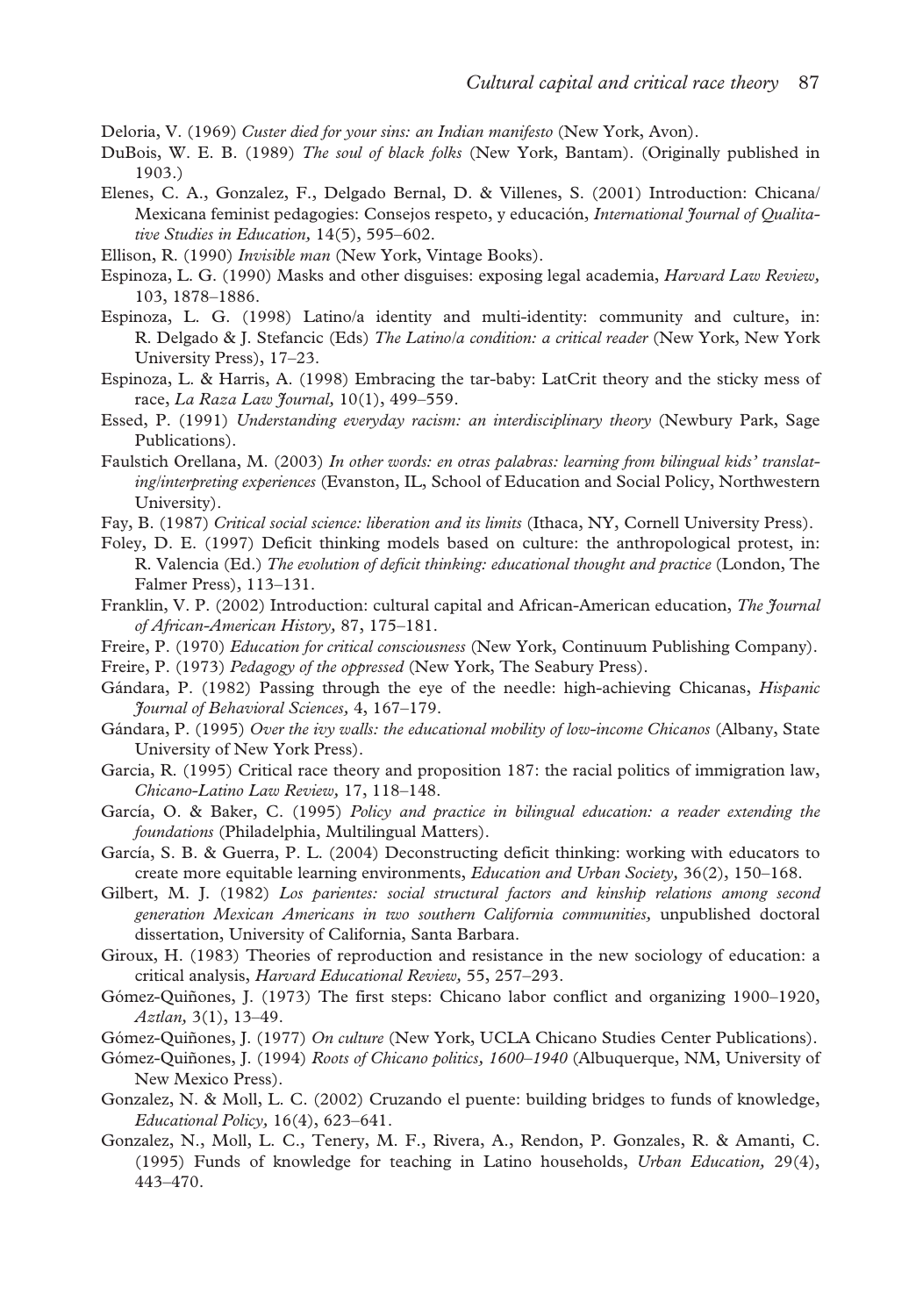Gotanda, N. (1991) A critique of 'our constitution is color-blind', *Stanford Law Review,* 44, 1–68.

- Guinier, L., Fine, M. & Balin, J. (1997) *Becoming gentleman: women, law school, and institutional change* (Boston, MA, Beacon Press).
- Gutiérrez, K. (2002) Studying cultural practices in urban learning communities, *Human Development,* 45(4), 312–321.
- Gutiérrez-Jones, C. (2001) *Critical race narratives: a study of race, rhetoric and injury* (New York, New York University Press).
- Gutman, H. (1976) *The Black family in slavery and freedom, 1750–1925* (New York, Pantheon Books).
- Harris, A. (1994) Forward: the jurisprudence of reconstruction, *California Law Review,* 82, 741–785.
- Hill Collins, P. (1986) Learning from the outsider within: the sociological significance of Black feminist thought, *Social Problems,* 33, S14–S32.
- Hill Collins, P. (1998) *Fighting words: Black women and the search for justice* (Minneapolis, MN, University of Minnesota Press).
- Hill Collins, P. (2000) *Black feminist thought: knowledge, consciousness and the politics of empowerment* (New York, Routledge).
- Hirsch, E. D. Jr. (1988) *Cultural literacy: what every American needs to know* (New York, Vintage Books).
- Hirsch, E. D. Jr. (1996) *The schools we need and why we don't have them* (New York, Doubleday).
- hooks, b. (1990) *Yearning: race, gender and cultural politics* (Cambridge, MA, South End Press).
- hooks, b. (1994) *Teaching to transgress: education as the practice of freedom* (New York, NY, Routledge).
- Hurtado, A. (1996) *The color of privilege: three blasphemes on race and feminism* (Ann Arbor, University of Michigan Press).
- Ikemoto, L. (1992) Furthering the inquiry: race, class and culture in the forced medical treatment of pregnant women, *Tennessee Law Review,* 59, 487.
- Johnson, K. (1999) *How did you get to be Mexican? A White/brown man's search for identity* (Philadelphia, PA, Temple University Press).
- Ladson-Billings, G. (1998) Preparing teachers for diverse student populations: a critical race theory perspective, *Review of Research in Education,* 24, 211–247.
- Ladson-Billings, G. (2000) Racialized discourses and ethnic epistemologies, in: N. Denzin & Y. Lincoln (Eds) *Handbook of qualitative research* (Thousand Oaks, CA, Sage), 257–277.
- Ladson-Billings, G. & Tate, W. (1995) Toward a critical race theory of education, *Teachers College Record,* 97, 47–68.
- LatCrit Primer (1999) Fact sheet: LatCrit, presented to the *Fourth Annual LatCrit Conference,* Stanford Sierra Conference Center, Lake Tahoe, Nevada, 29 April–5 May.
- Lawrence, C. (1987) The id, the ego, and equal protection: reckoning with unconscious racism, *Stanford Law Review,* 39, 317–388.
- Lawrence, C. (1992) The word and the river: pedagogy as scholarship as struggle, *Southern California Law Review,* 65, 2231–2298.
- Lawrence, C. & Matsuda, M. (1997) *We won't go back: making the case for affirmative action* (Boston, MA, Houghton Mifflin).
- Lawson, R. (1995) Critical race theory as praxis: a view from outside to the outside, *Howard Law Journal,* 38, 353–370.
- Lopez, G. (2003) Parental involvement as racialized performance, in: G. Lopez & L. Parker (Eds) *Interrogating racism in qualitative research methodology* (New York, Peter Lang Publishing), 71–95.
- Lopez, G. & Parker, L. (Eds) (2003) *Interrogating racism in qualitative research methodology* (New York, Peter Lang Publishing).
- Lynn, M. (1999) Toward a critical race pedagogy: a research note, *Urban Education,* 33, 606–626.
- Lynn, M. & Adams, M. (Eds) (2002) Special issue of critical race theory in education, *Equity and Excellence in Education,* 35(2), 87–199.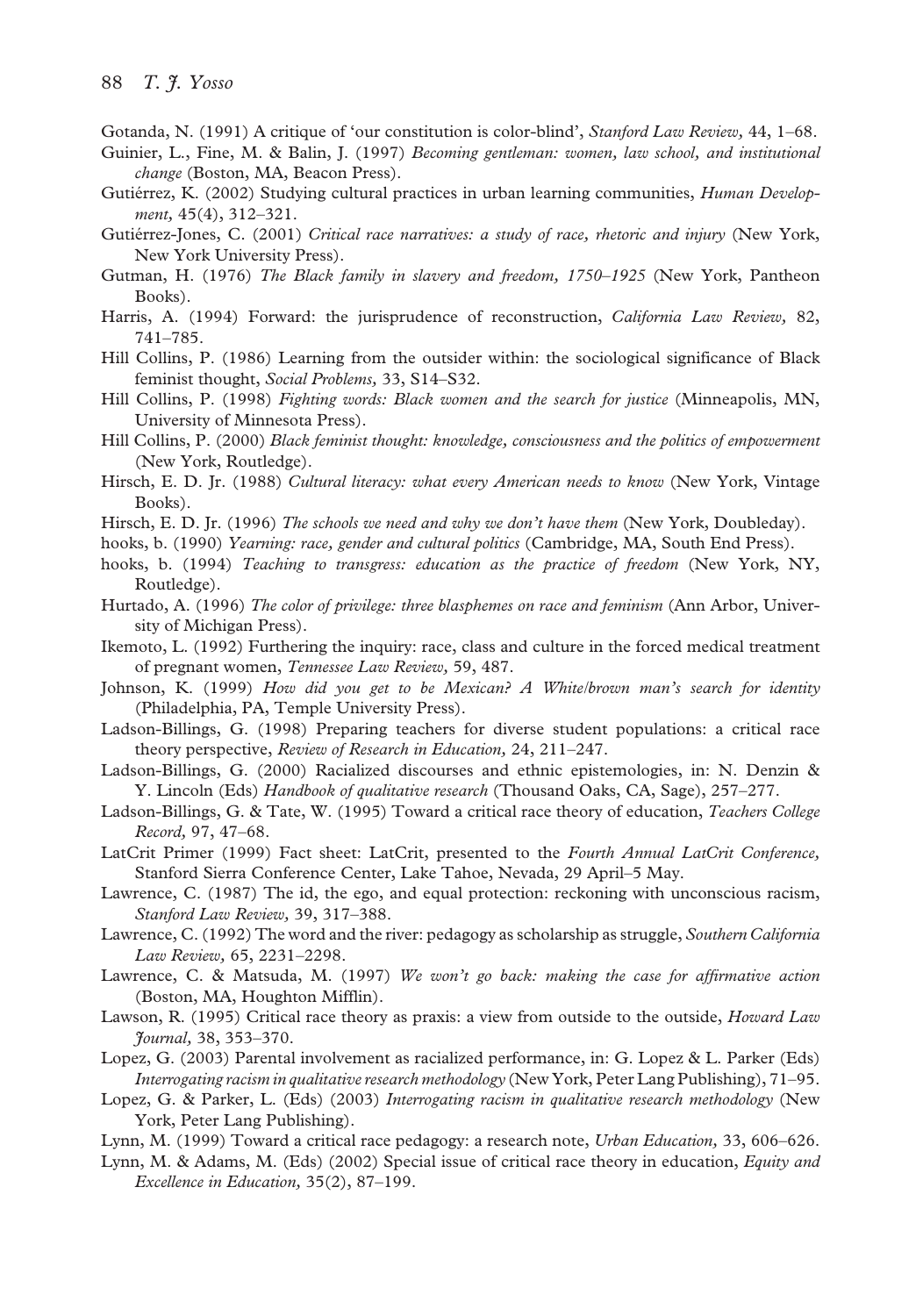- Lynn, M., Yosso, T., Solórzano, D. & Parker, L. (2002) Special issue: critical race and qualitative research, *Qualitative Inquiry,* 8(1), 3–126.
- Macedo. D. & Bartolomé, L. (1999) *Dancing with bigotry: beyond the politics of tolerance* (New York, Palgrave).
- Marable, M. (1992) *Black America* (Westfield, NJ, Open Media).
- Matsuda, M. (1991) Voices of America: accent, antidiscrimination law and a jurisprudence for the last reconstruction, *Yale Law Journal,* 100, 1329–1407.
- Matsuda, M., Lawrence, C., Delgado, R. & Crenshaw, K. (1993) *Words that wound: critical race theory, assaultive speech, and the first amendment* (Boulder, CO, Westview Press).
- McLaren, P. (1994) *Life in schools: an introduction to critical pedagogy in the foundations of education* (2nd edn) (New York, Longman).
- Moll, L. C., Amanti, C., Neff, D. & Gonzalez, N. (1992) Funds of knowledge for teaching: using a qualitative approach to connect homes and classrooms, *Theory into Practice,* 31(2), 132–141.
- Montoya, M. (1994) Mascaras, trenzas, y grenas: un/masking the self while un/braiding Latina stories and legal discourse, *Chicano-Latino Law Review,* 15, 1–37.
- Montoya, M. (2002) Celebrating racialized legal narratives, in: F. Valdes, J. McCristal Culp & A. Harris (Eds) *Crossroads, directions and a new critical race theory* (Philadephia, PA, Temple University Press), 243–250.
- Moraga, C. (1983) La güera, in: C. Moraga & G. Anzaldúa (Eds) *This bridge called my back: writings by radical women of color* (2nd edn) (New York, Kitchen Table), 24–33.
- Morris, J. (1999) A pillar of strength: an African-American school's communal bonds with families and community since *Brown, Urban Education,* 33(5), 584–605.
- Morris, J. (2004) Can anything good come from Nazareth? Race, class and African-American schooling and community in the urban south and Midwest, *American Educational Research Journal,* 41(1), 69–112.
- Olivas, M. (1990) The chronicles, my grandfather's stories and immigration law: the slave traders chronicle as racial history, *Saint Louis University Law Journal,* 34, 425–441.
- Oliver, M. & Shapiro, T. (1995) *Black wealth/White wealth: a new perspective on racial inequality* (New York, Routledge).
- Olmedo, I. M. (1997) Voices of our past: using oral history to explore funds of knowledge within a Puerto Rican family, *Anthropology and Education Quarterly,* 28(4), 550–573.
- Parker, L. Deyhle, D., Villenas, S. & Crossland, K. (1998) Special issue: critical race theory and education, *International Journal of Qualitative Studies in Education,* 11, 1–184.
- Parker, L., Deyhle, D. & Villenas, S. (Eds) (1999) *Race is … race isn't: critical race theory and qualitative studies in education* (Boulder, CO, Westview Press).
- Perea, J., Delgado, R., Harris, A. & Wildman, S. (2000) *Race and races: cases and resources for a multiracial America* (St Paul, MN, West Group).
- Pierce, C. (1974) Psychiatric problems of the Black minority, in: S. Arieti (Ed.) *American handbook of psychiatry* (New York, Basic Books), 512–523.
- Pierce, C. (1989) Unity in diversity: thirty-three years of stress, in: G. Berry & J. Asamen (Eds) *Black students: psychological issues and academic achievement* (Newbury Park, Sage), 296–312.
- Pierce, C. (1995) Stress analogs of racism and sexism: terrorism, torture, and disaster, in: C. Willie, P. Rieker, B. Kramer & B. Brown (Eds) *Mental health, racism and sexism* (Pittsburgh, PA, University of Pittsburgh Press), 277–293.
- Pizarro, M. (1998) 'Chicano power!' Epistemology and methodology for social justice and empowerment in Chicana/o communities, *International Journal of Qualitative Studies in Education,* 11(1), 57–80.
- Reese, L. J. (1992) *Ecocultural factors influencing the academic success of young Latino students,* unpublished doctoral dissertation, University of California, Los Angeles.
- Robinson, T. & Ward, J. (1991) 'A belief in self far greater than anyone's belief': cultivating resistance among African-American female adolescents, in: C. Gilligan, A. Rogers & D. Tolman (Eds) *Women, girls and psychotherapy: reframing resistance* (New York, Haworth), 87–103.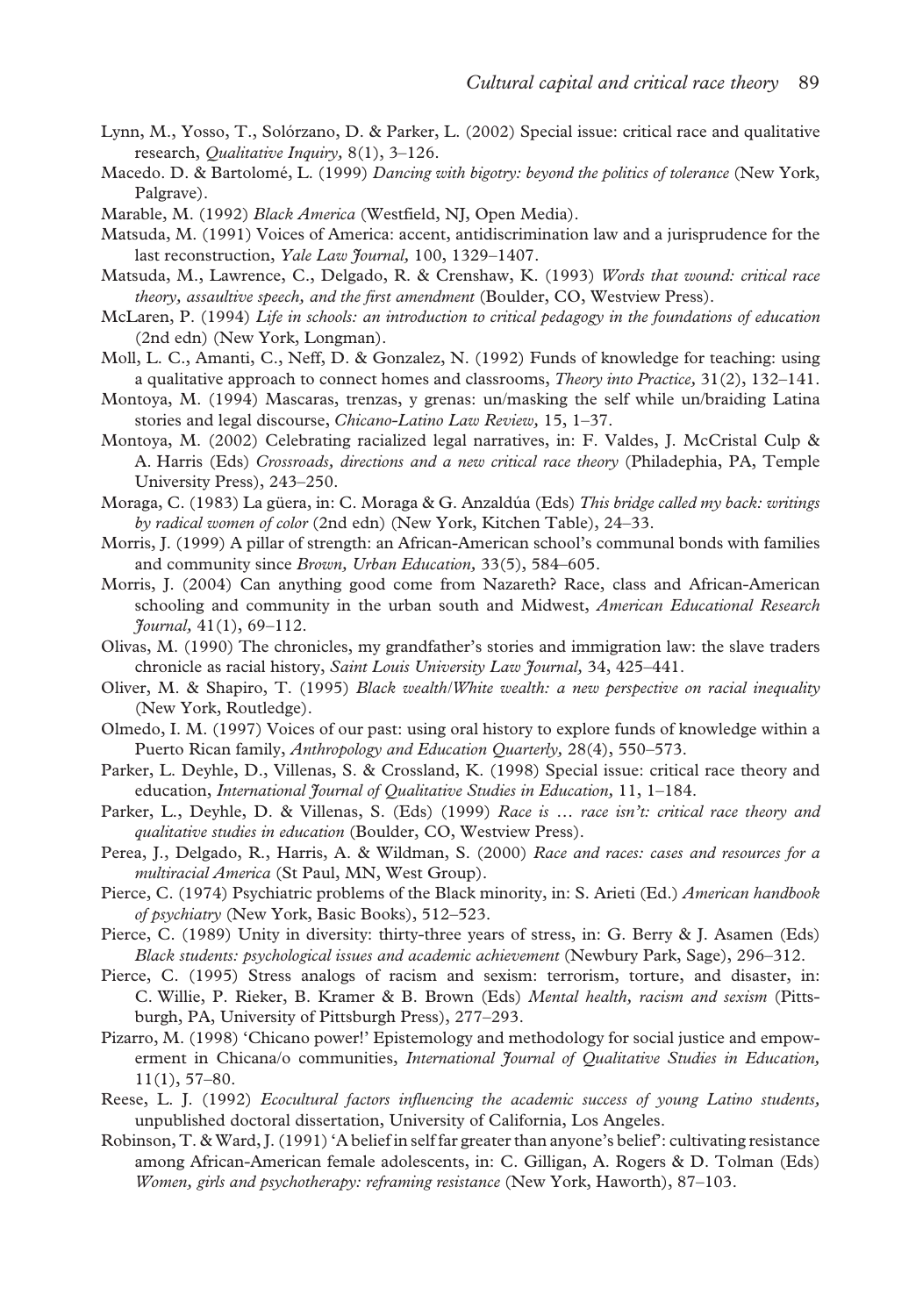- Rueda, R., Monzo, L. D. & Higareda, I. (2004) Appropriating the sociocultural resources of Latino paraeducators for effective instruction with Latino students: promises and problems, *Urban Education,* 29(1), 52–90.
- Russell, M. (1992) Entering great America: reflections on race and the convergence of progressive legal theory and practice, *Hastings Law Journal,* 43, 749–767.
- Saldivar-Hill, S. (2000) *Feminism on the border: Chicana gender politics and literature* (Berkeley, CA, University of California Press).
- Scheurich, J. & Young, M. (1997) Coloring epistemologies: are our research epistemologies racially biased?, *Educational Researcher,* 26, 4–16.
- Shapiro, T. (2004) *The hidden cost of being African-American: how wealth perpetuates inequality* (New York, Oxford University Press).
- Solórzano, D. (1989) Teaching and social change: reflections on a Freirean approach in a college classroom, *Teaching Sociology,* 17, 218–225.
- Solórzano, D. (1992) Chicano mobility aspirations: a theoretical and empirical note, *Latino Studies Journal,* 3, 48–66.
- Solórzano, D. (1997) Images and words that wound: critical race theory, racial stereotyping and teacher education, *Teacher Education Quarterly,* 24, 5–19.
- Solórzano, D. (1998) Critical race theory, racial and gender microaggressions, and the experiences of Chicana and Chicano Scholars, *International Journal of Qualitative Studies in Education,* 11, 121–136.
- Solórzano, D., Ceja, M. & Yosso, T. (2000) Critical race theory, racial microaggressions and campus racial climate: the experiences of African-American college students, *Journal of Negro Education,* 69(1/2), 60–73.
- Solórzano, D. & Delgado Bernal, D. (2001) Critical race theory, transformational resistance and social justice: Chicana and Chicano students in an urban context, *Urban Education,* 36, 308–342.
- Solórzano, D. & Solórzano, R. (1995) The Chicano educational experience: a proposed framework for effective schools in Chicano communities, *Educational Policy,* 9, 293–314.
- Solórzano, D. & Villalpando, O. (1998) Critical race theory, marginality, and the experience of minority students in higher education, in: C. Torres & T. Mitchell (Eds) *Emerging issues in the sociology of education: comparative perspectives* (New York, SUNY Press), 211–224.
- Solórzano, D. & Yosso, T. (2000) Toward a critical race theory of Chicana and Chicano education, in: C. Tejeda, C. Martinez, Z. Leonardo & P. McLaren (Eds) *Charting new terrains of Chicana(o)/Latina(o) education* (Cresskill, NJ, Hampton Press), 35–65.
- Solórzano, D. & Yosso, T. (2001) Critical race and LatCrit theory and method: counterstorytelling Chicana and Chicano graduate school experiences, *International Journal of Qualitative Studies in Education,* 14(4), 471–495.
- Solórzano, D. & Yosso, T. (2002a) A critical race counterstory of race, racism and affirmative action, *Equity and Excellence in Eduction,* 35(2), 155–168.
- Solórzano, D. & Yosso, T. (2002b) Maintaining social justice hopes within academic realities: a freirean approach to critical race/LatCrit pedagogy, *Denver Law Review,* 78(4), 595–621.
- Stanton-Salazar, R. D. (2001) *Manufacturing hope and despair: the school and kin support networks of US–Mexican youth* (New York, Teachers College Press).
- Stanton-Salazar, R. & Spina, S. U. (2000) The network orientations of highly resilient urban minority youth: a network-analytic account of minority socialization and its educational implications, *The Urban Review,* 32(3), 227–261.
- Stefancic, J. (1998) Latino and Latina critical theory: an annotated bibliography, *La Raza Law Journal,* 10, 423–498.
- Stevenson, B. (1996) *Life in Black and White: family and community in the slave south* (New York, Oxford University Press).
- Tate, W. (1994) From inner city to ivory tower: does my voice matter in the academy?, *Urban Education,* 29(3), 245–269.